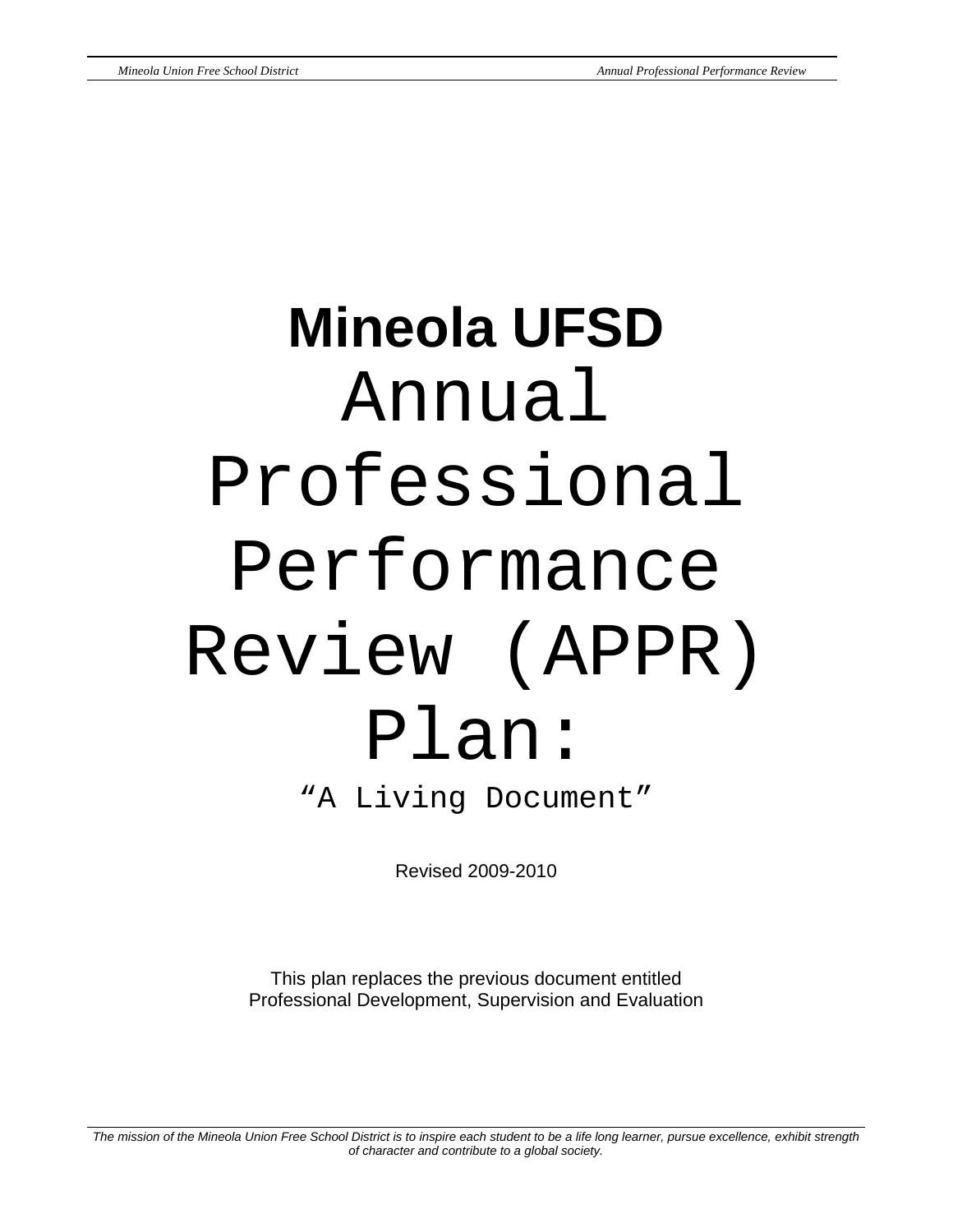# *TABLE OF CONTENTS*

| <b>Section A</b> | <b>Background and General Information</b>                                                                                                                                                                                              |  |  |
|------------------|----------------------------------------------------------------------------------------------------------------------------------------------------------------------------------------------------------------------------------------|--|--|
| <b>Section B</b> | <i>Time Lines</i>                                                                                                                                                                                                                      |  |  |
| <b>Section C</b> | The Evaluation Process<br>a. Guidelines for probationary teachers                                                                                                                                                                      |  |  |
| <b>Section D</b> | Forms<br>a. Yearly Plan<br>b. How to complete your yearly plan<br>c. Event evaluation form(s) TBD<br>d. Yearly reflection form and Professional<br><b>Development Survey</b><br>e. Evaluation Rubric<br>a. Related services rubric TBD |  |  |
| <b>Section E</b> | <b>Framework for Teaching</b>                                                                                                                                                                                                          |  |  |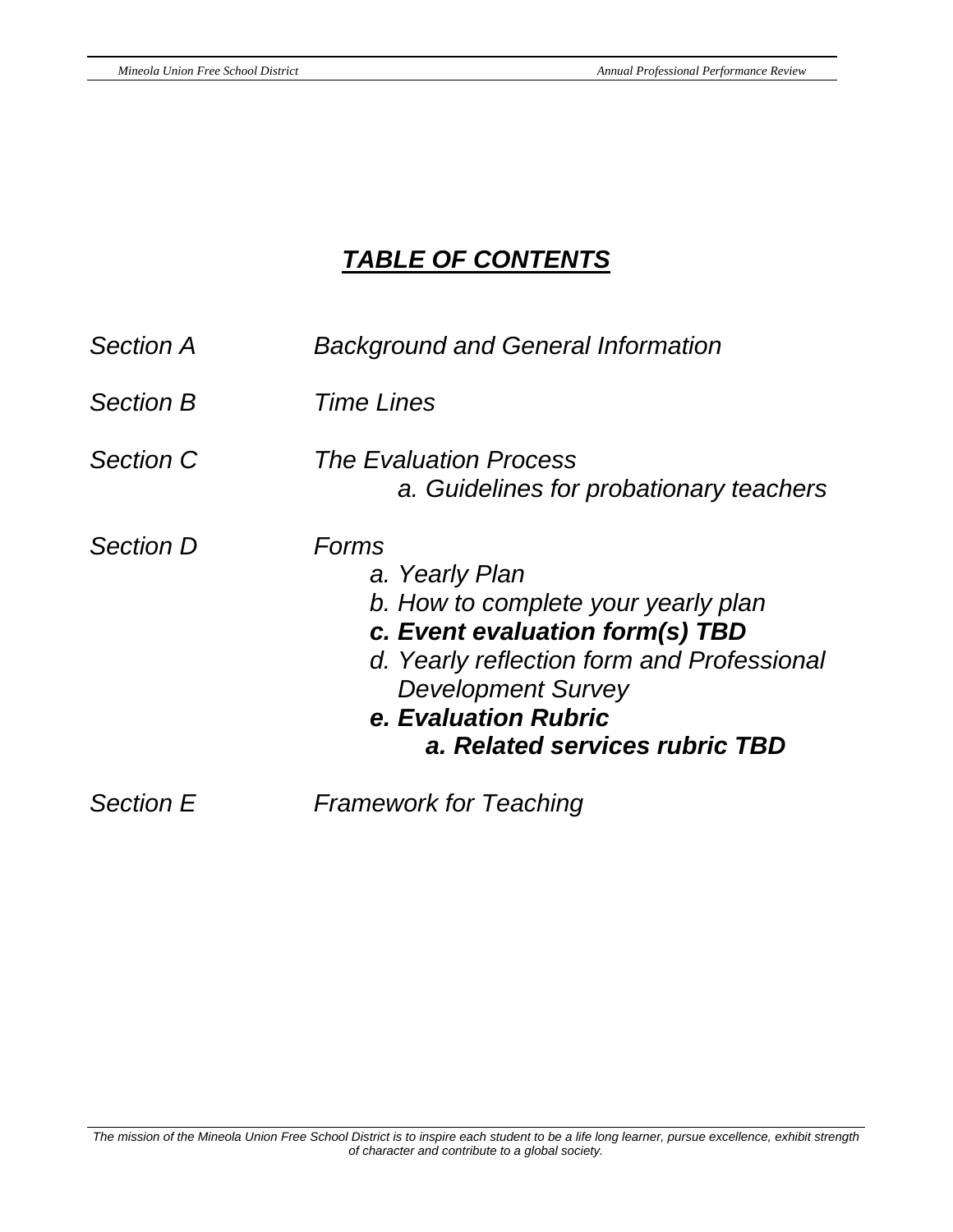# *Section A*

# *Background and General Information*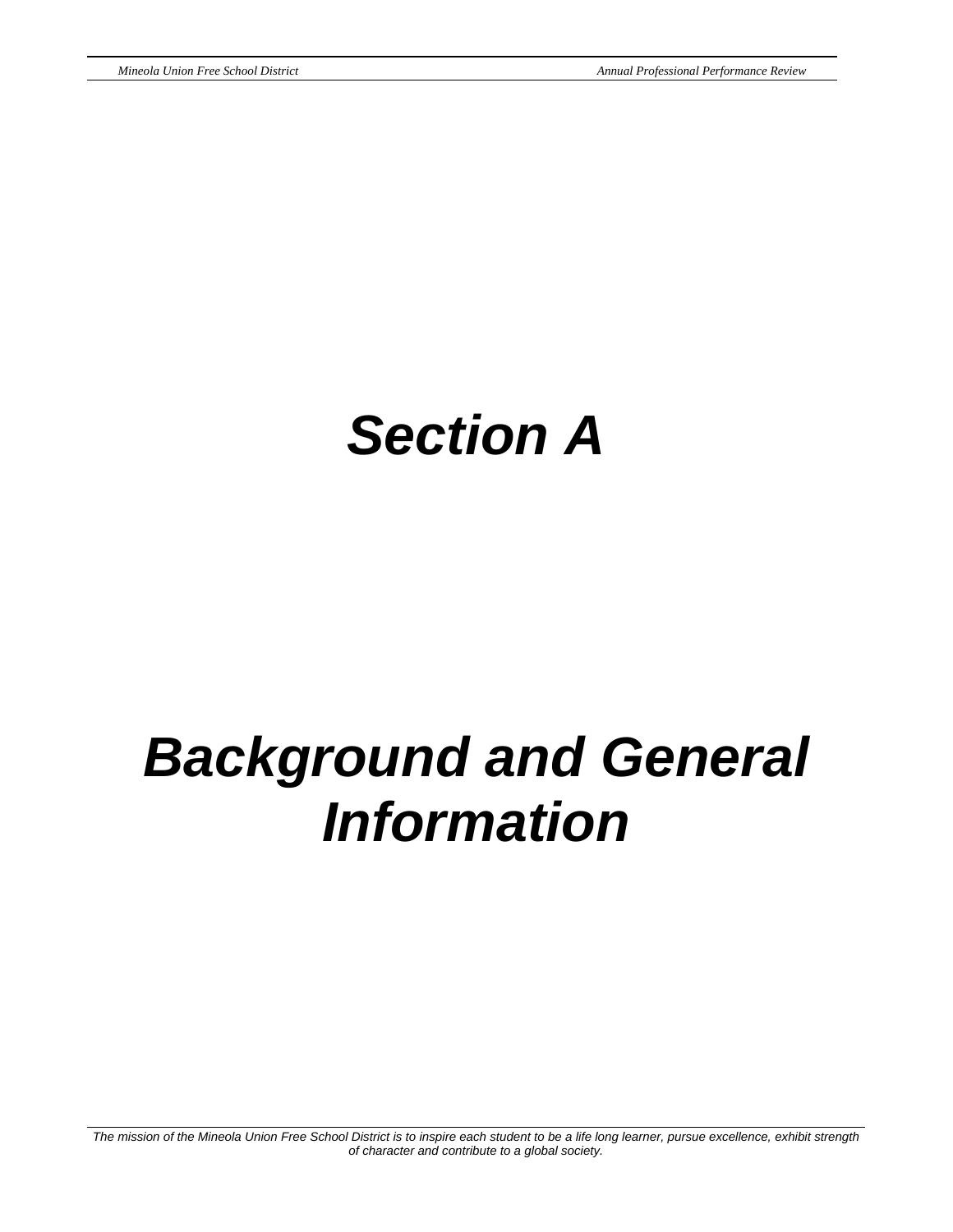# *MISSION STATEMENT*

# *The Mission of the Mineola Union Free School District is to inspire each student to be a lifelong learner, pursue excellence, exhibit strength of character, and contribute positively to a global society.*

## **PURPOSE**

 To fulfill this mission, the District has adopted a professional growth and development program that will stimulate professional inquiry, reflection, and conversation for the purpose of improving the quality of instructional delivery in the district, as well as enhance the respect and trust between and among the professional staff. In Mineola, we believe that education and educators must strive for professional and instructional improvement through professional development, supervision, and evaluation, all components being mutually supportive and interdependent.

 The individual professional staff member has a responsibility to himself or herself, to the district, and to the students to continue growing as a professional. Inherent in this philosophy is the basic premise of mutual respect supported by both the individual and the district, and their commitment to the highest standards of professional integrity.

 A mutually agreed upon annual plan will be developed between a professional staff member and administrator(s) and will include all domains of The Framework for Teaching within a four year cycle.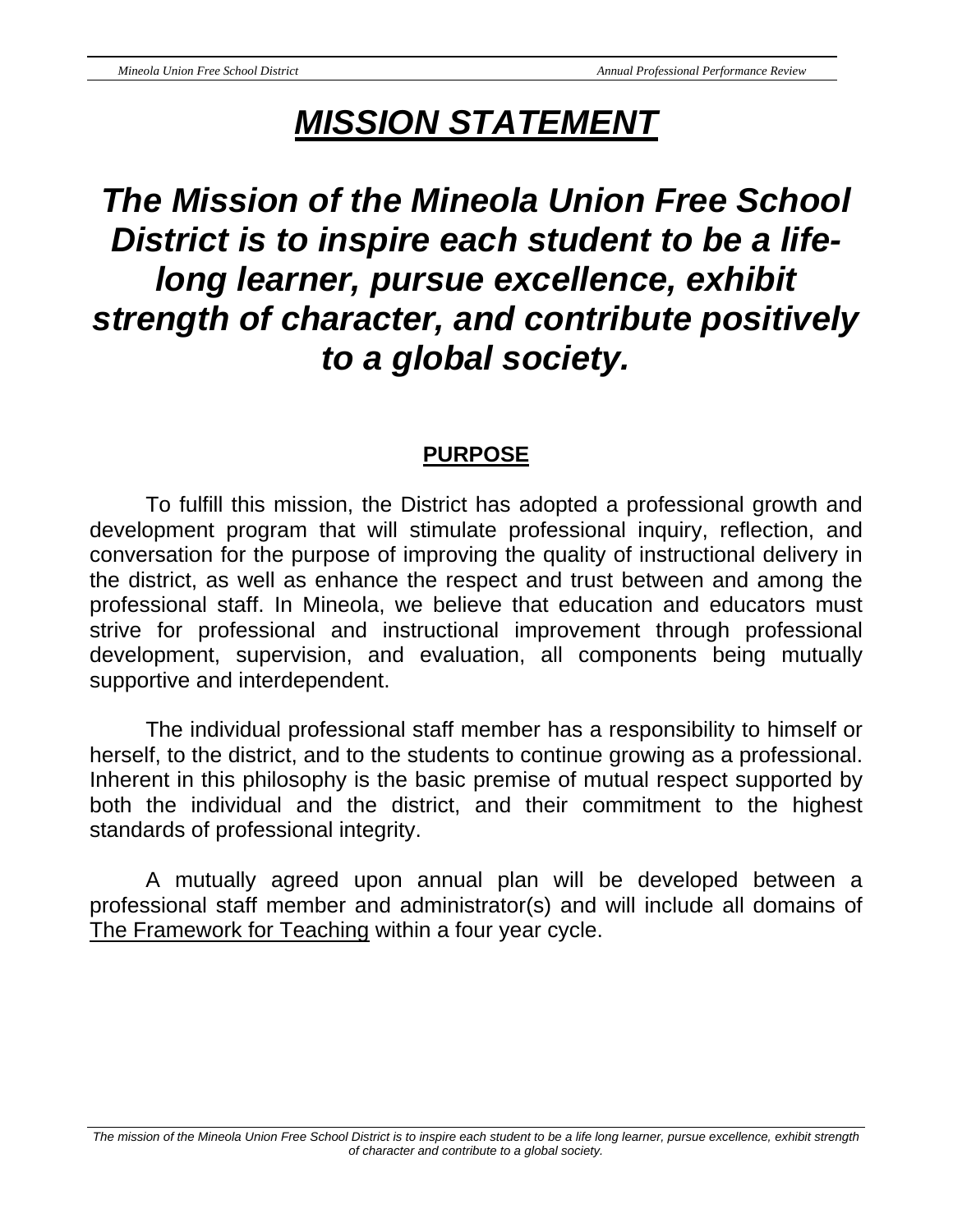### **DEVELOPMENT OF THE REVISED PLAN**

 In order to meet the regulations of the Commissioner of Education, districts are required to revisit the Annual Professional Performance Review (APPR) plan. The intent of the document is to describe the practices and procedures in the evaluation process for teachers, teacher assistants, and other professional staff members. The standing committee of teachers and administrators, facilitated by Charlotte Danielson, conducted the review.

 We believe that in order to provide the greatest opportunity for student success, we must take advantage of research and recognized best practices in the delivery of instruction. At the heart of our APPR lies the work of Charlotte Danielson's "Enhancing Professional Practice: A Framework for Teaching." This framework identifies those aspects of the professionals' responsibilities that are documented through empirical studies and theoretical research as promoting student learning. This work is recognized worldwide as a definitive document representing research and validation of best practices relative to the teacher evaluation process.

 Through her guidance and facilitation, the committee worked together with Ms. Danielson to develop a comprehensive, cohesive plan designed to meet the needs of all teachers, teacher assistants, and professional staff. The plan provides opportunities for professional self-directed improvement and discovery, as well as direct assistance in the pursuit of improved teacher effectiveness.

 What follows is the work of a group of dedicated professionals who believe that the best work and thinking comes from the minds of many through collaboration, mutual respect, and trust. The following committee of administrators and facilitators developed the plan.

*Ida Ayres*  Principal, Jackson Avenue School

*Maureen Cromwell*  Hampton Street School

*Matt DeLuca*  Jackson Avenue School

*Patrice Dobies*  Pupil Services Chairperson

*Ed Escobar*  Assistant Principal, High School

*Sheryl Goffman*  Director of Elementary Education

*Greg Greer*  High School

*Kathy Interrante*  High School

*Beth Janowitz*  Assistant Principal, Middle School

*Elizabeth Jordan*  Cross Street School

*Danielle Kaminsky*  Principal, Hampton Street School

*Connie Killian*  Meadow Drive School

*Kim Millan*  Cross Street School

*Steve Mitchell*  Middle School

*Dominic Mucci*  Assistant Superintendent

*Linda Villalta*  Middle School

#### *Charlotte Danielson*, Consultant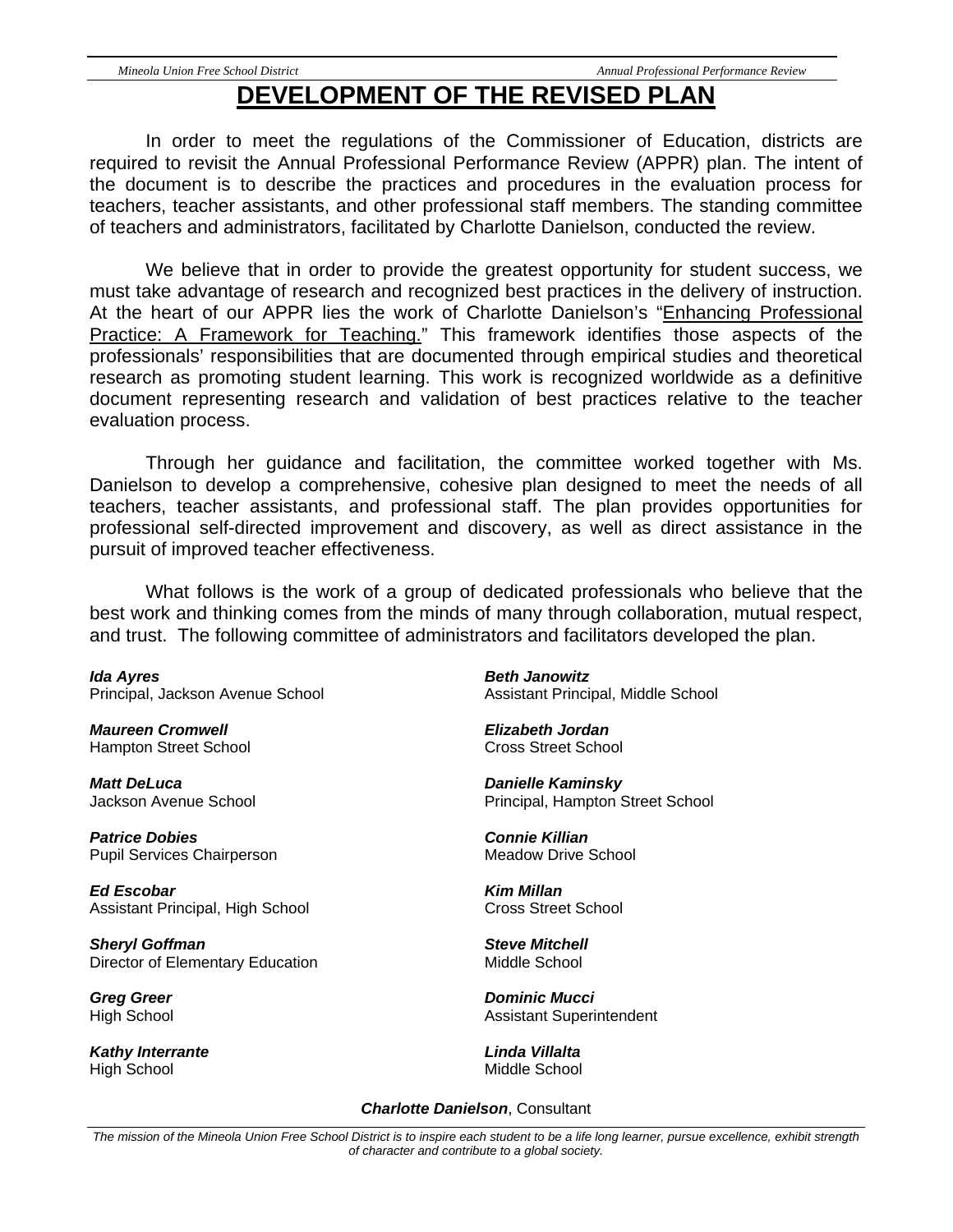#### **Development of the Original Professional Development, Supervision and Evaluation Plan**

The committee felt it important to honor the work and commitment of those who were involved in developing the original "Professional Development, Supervision and Evaluation Program". This document was developed over a period of 3 years, from 1988 to 1991, piloted and eventually adopted by the district in 1992. With much gratitude, we say "THANK YOU" to the following individuals for having the foresight and vision to produce this valuable tool:

#### **The Original Committee**

*Ida Ayres*  Principal, Elementary

*Joan Benatti*  Teacher, Elementary

*Noreen Fitzpatrick*  Teacher, Middle School

*Noel Glick*  Principal Elementary

*Ken Lew*  Teacher, Academically Gifted

*David Malle*  Teacher, Special Education

*Scott McMullen*  Director, Science K-12

*Fern Moskowitz, Ed.D.*  Assistant Principal

*Eleanore O'Sullivan*  Nurse Teacher

*Rob Ratner*  Director Fine Arts

*Teresa Richards*  Elementary Teacher

**Michael Terc**  Assistant Principal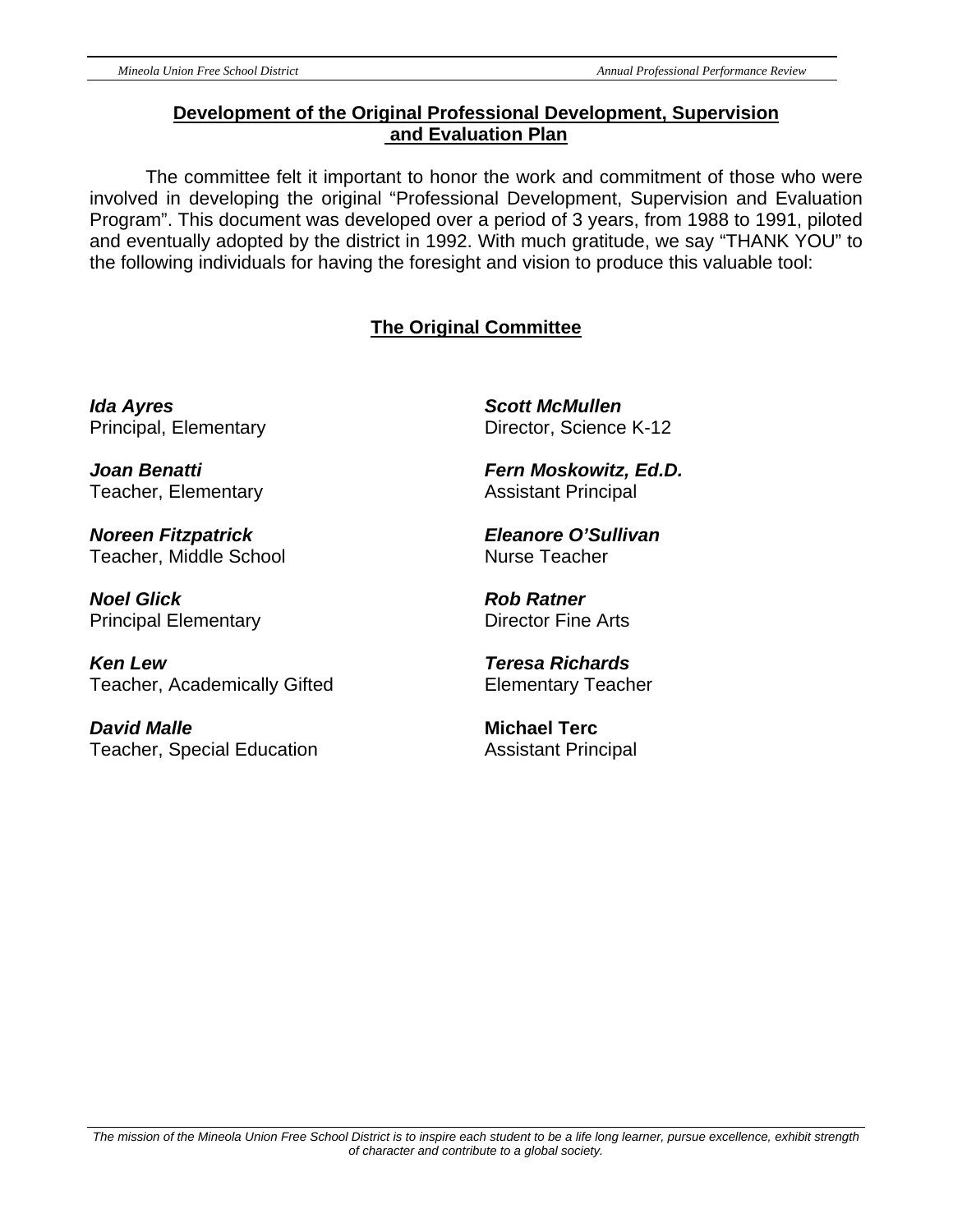#### **FACILITATORS**

Facilitators are a key component of the district's Annual Professional Performance Review plan. These individuals are selected and appointed by the Board of Education. They receive a stipend for their services and are involved in professional development activities to promote best instructional practices. The roles and responsibilities of the facilitator include the following:

- The facilitators will meet and have regular contact with all instructional staff members.
- The facilitators will be available on a scheduled basis.
- The facilitators will participate in conflict resolution where necessary.
- The facilitators will educate instructional staff members regarding the Annual Professional Performance Review Plan. This includes the Annual Professional Plan and the components of the Framework for Teaching.
- The facilitators will be available to instructional staff members in formulating, reviewing, and/or implementing their annual plans.

ADMINISTRATORS & FACILITATORS 2009-2010 (\* Member of the standing APPR Committee)

*Hilary Bernstein\* Peggie Moroney\* Denise Maynard\**  Supervisor of Guidance

**Middle School** *Mark Barth\* Matt DeLuca\**  Principal

*Steve Mitchell\* Patricia Molloy* 

*Linda Villalta\** 

**Cross Street** *Devra Small*  **Principal** 

*Kim Morrissey\** 

**High School Hampton Street Willis Avenue** *Ed Escobar\* SueCaryl Fleischmann Deborah Shaw\**  Principal Principal Principal Principal Principal Principal Principal Principal Principal Principal Principal Principal Principal Principal Principal Principal Principal Principal Principal Principal Principal Principal Pr

**Jackson Avenue** Central Office

 **Meadow Drive** Principal

 *Jeanine Gallina\** 

*Greg Greer\* Matthew Gaven Sheryl Goffman\**  Principal Deputy Superintendent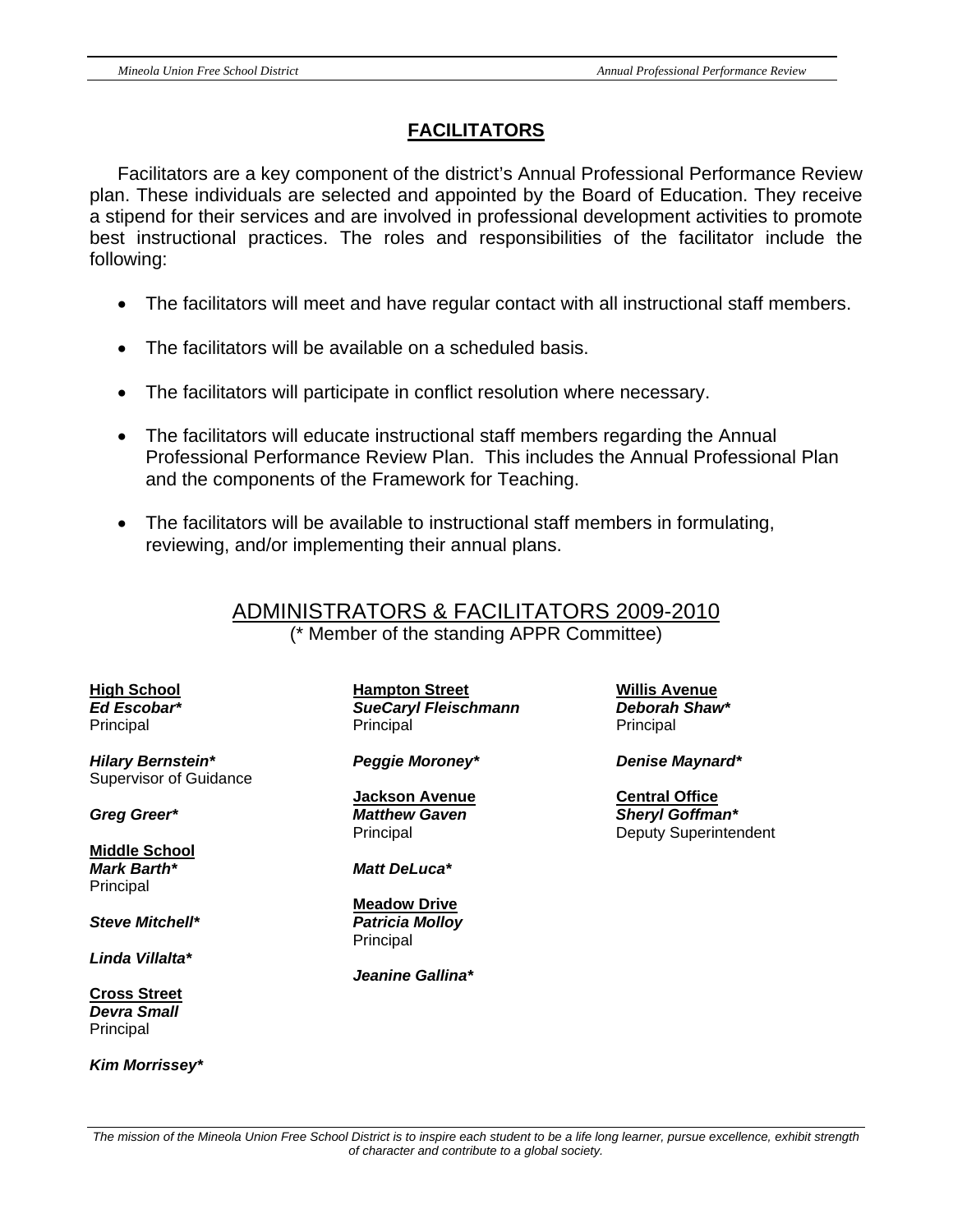#### **OPERATIONAL GUIDELINES**

The Mineola School District requires all members of the professional staff to develop an *Annual Professional Plan* as part of the Annual Professional Performance Review (APPR). The elements of this plan are broken down as follows:

> **Professional Development** – The purpose of Professional Development is to help the professional staff acquire new understandings and professional/instructional skills and practices.

 **Professional Practice** – The purpose of Professional Practice is to assist and support professional staff in improving and enhancing their professional practices.

**Evaluation** – The purpose of Evaluation is to judge how effectively the professional fulfills his/her educational responsibilities as outlined by The Framework for Teaching.

The purpose of Annual Professional Plans is to improve the quality of instructional delivery in the district by integrating Professional Development, Professional Practice and Evaluation into a comprehensive systematic program.

To continue growing, a professional staff member will direct his/her Professional Development and Professional Practice on areas of focus which are mutually agreed upon by the staff member and his/her administrator(s).

The Evaluation component for all professional staff members is included in the Annual Professional Performance Review (APPR) plan. This plan contains several different tracks which correlate with the status and needs of the individual member. These tracks are:

> **In-Depth** - for all non-tenured probationary staff members. In the tenure year, the Principal must be an evaluator.

- for tenured staff members every fourth year.

 **Support Track** – for a tenured professional whose performance has been found unsatisfactory.

 **Clinical Assessment** – for a tenured professional who did not exhibit enough improvement in Support Track and now requires a revised plan. - for a non-tenured professional whose performance has been found basic in any of the 22 components of The Frameworks of Teaching.

The term, Professional Staff Member, refers to all certified instructional staff members and related services providers in the negotiated agreement between the Mineola Union Free School District and the Mineola Teachers Association.

-

Every Professional Staff Member will meet with a maximum of two administrators to develop his/her Annual Growth Plan by October15th. Part-time professional staff members are placed in the In-Depth Plan at the time of hire and remain in this plan for three years. If the individual has continued to provide satisfactory service for the three year period, they will be included in the four year cycle of the APPR plan. Leave replacement teachers are also placed in depth for the period of time they are employed by the district.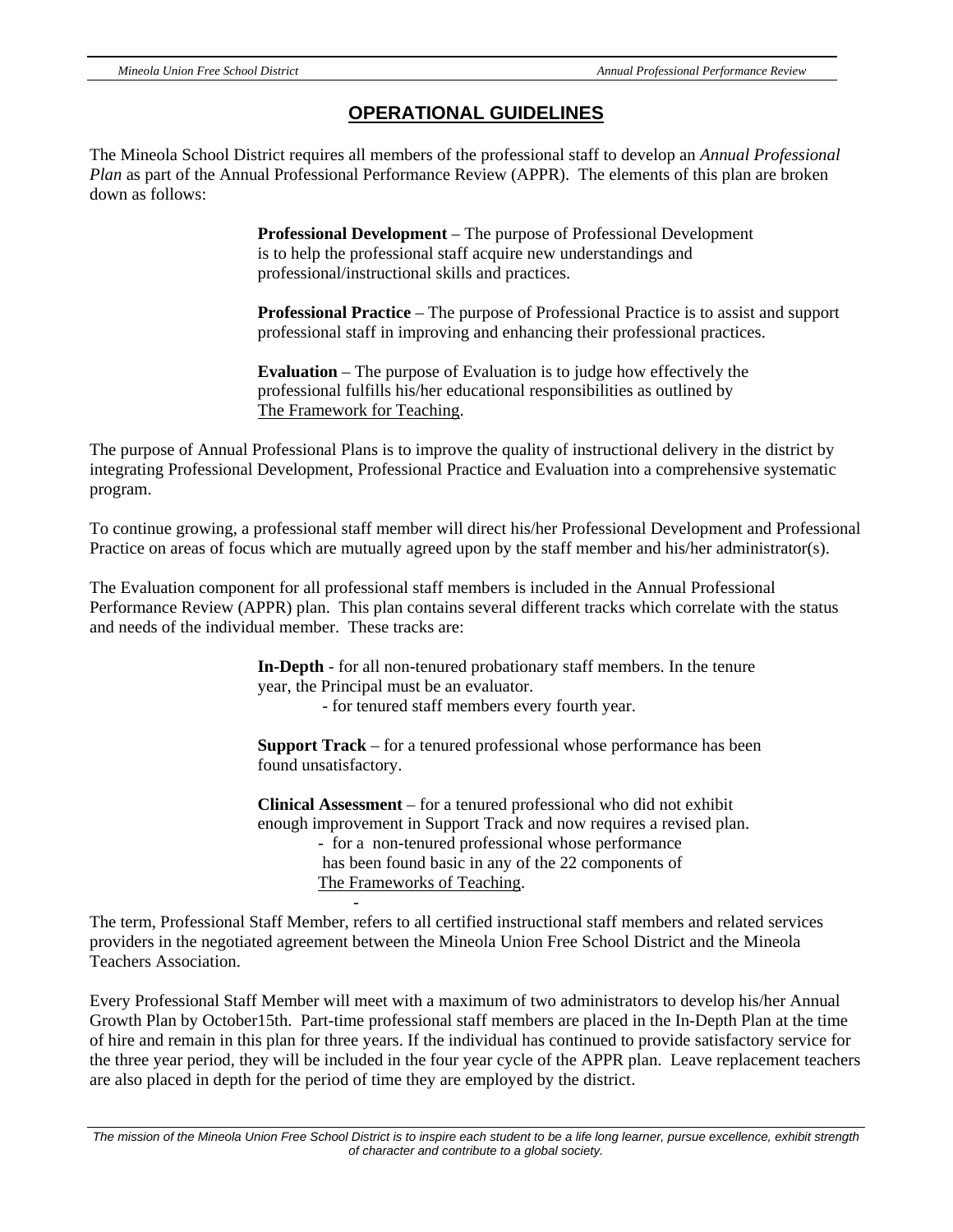# **Section B Time Lines**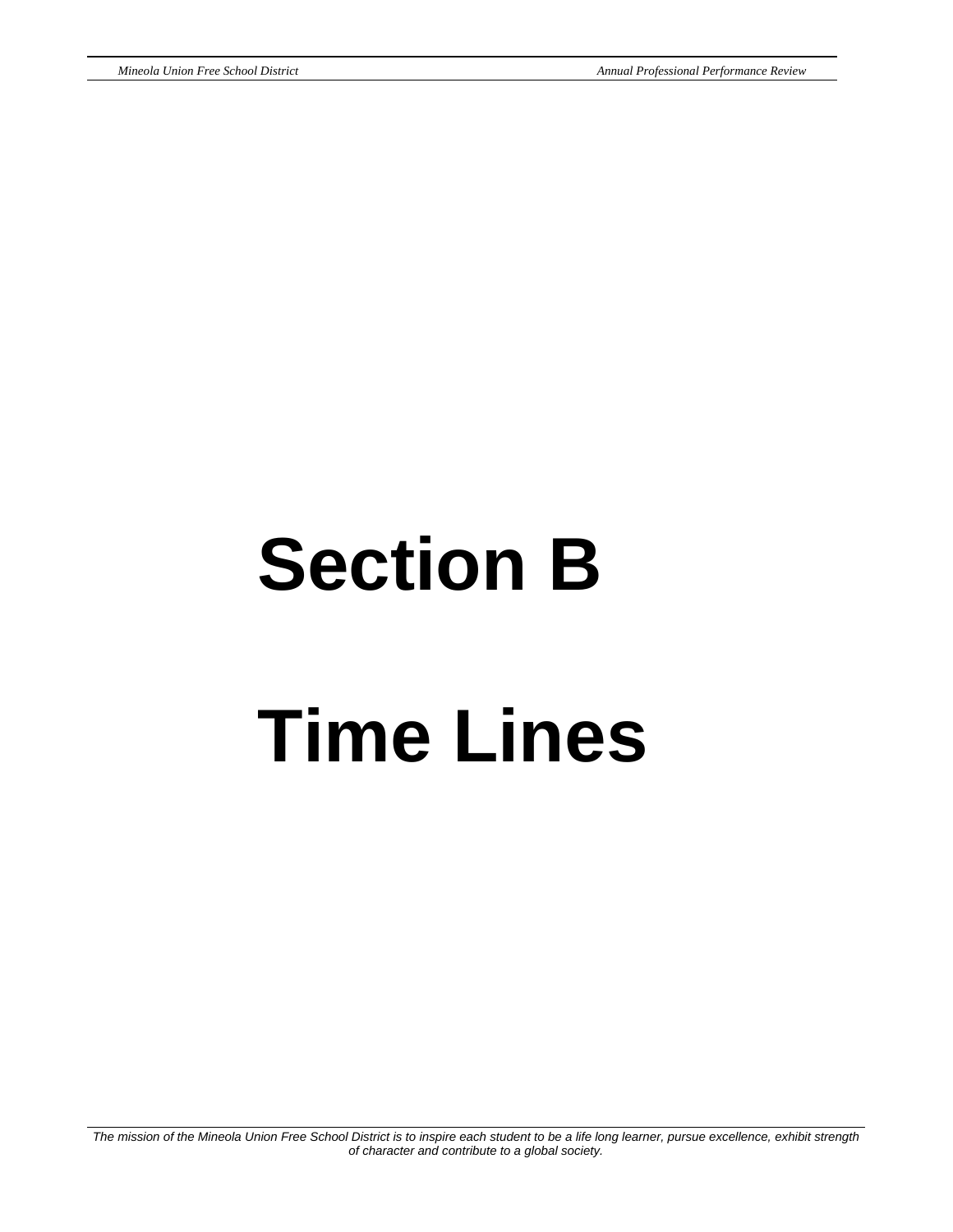## **Mineola Union Free School District Annual Professional Performance Review (APPR)**  *Timeline of Events*

| <b>Event</b>                                                                   | <b>Non-tenured</b> | <b>Tenured</b>        |
|--------------------------------------------------------------------------------|--------------------|-----------------------|
| Completion date for                                                            | October 15         | October 15            |
| <b>APPR Yearly Plan</b>                                                        |                    |                       |
| <b>Completion of first Event</b>                                               | By October 30      |                       |
| Completion of second                                                           | By December 30     |                       |
| Event                                                                          |                    |                       |
| Unsatisfactory placed in                                                       | January 15         |                       |
| <b>Clinical Assessment</b>                                                     |                    |                       |
| Completion of third Event                                                      | By February 15     |                       |
| Unsatisfactory performance by part-<br>time staff place in clinical assessment | March 1            |                       |
| Unsatisfactory performance placed in<br><b>Support Track</b>                   |                    | March<br>$\mathbf{1}$ |
| Those in clinical assessment                                                   | April 1            |                       |
| told of their status                                                           |                    |                       |
| Completion of fourth                                                           | By April 15        |                       |
| Event                                                                          |                    |                       |
| Part-Time staff in clinical                                                    | May 30             |                       |
| assessment told of their status                                                |                    |                       |
| Those in support Track                                                         |                    | May 30                |
| placed in Clinical                                                             |                    |                       |
| Assessment or back in                                                          |                    |                       |
| APPR cycle                                                                     |                    |                       |
| Narrative reflections                                                          | June 1             | June 1                |
| completed by all                                                               |                    |                       |
| professional staff                                                             |                    |                       |
| Administrator conference<br>June 15                                            |                    | June 15               |
| to discuss year and plan                                                       |                    |                       |
| for next year                                                                  |                    |                       |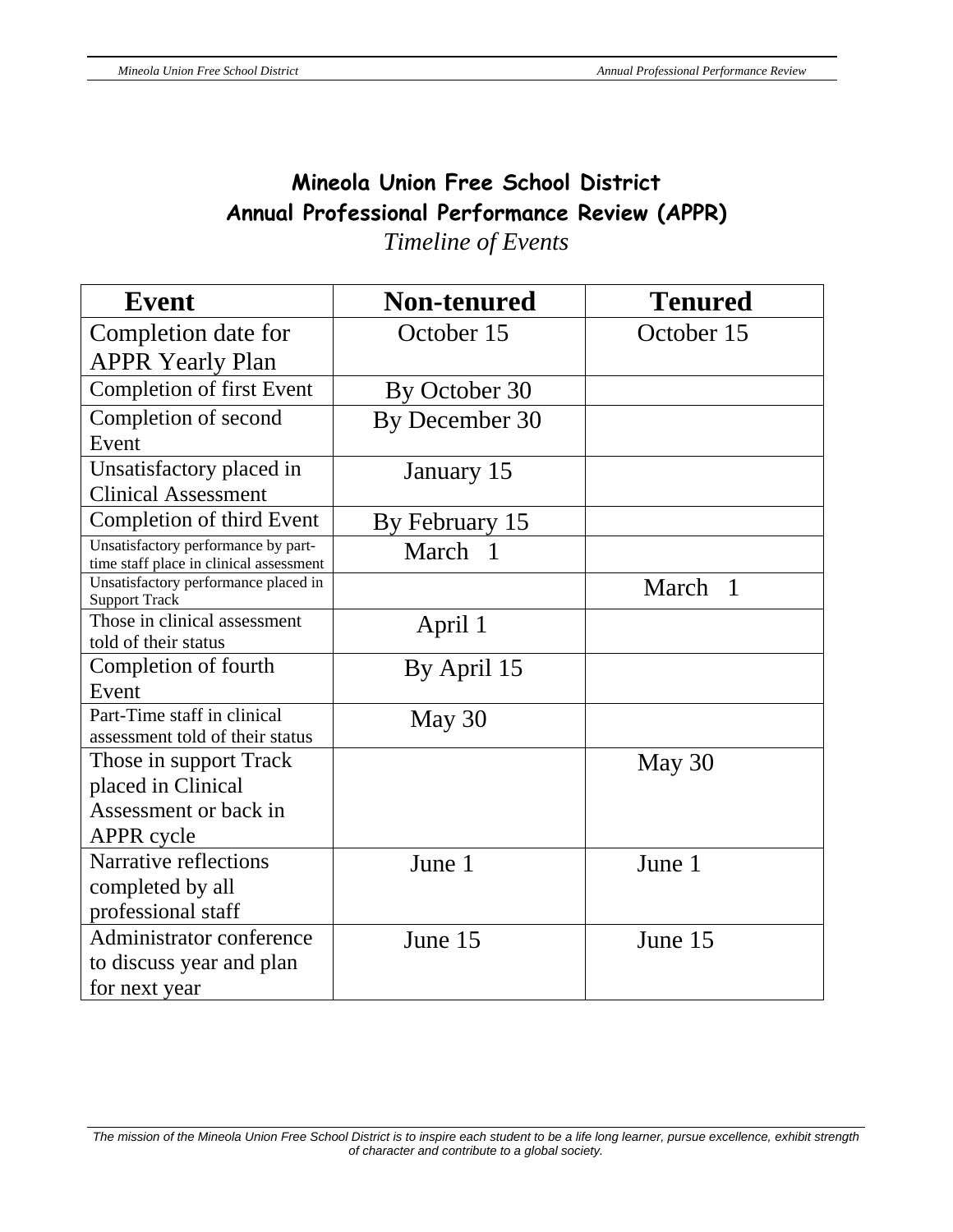.

# **Section C**

# **Evaluation of Professional Staff Members**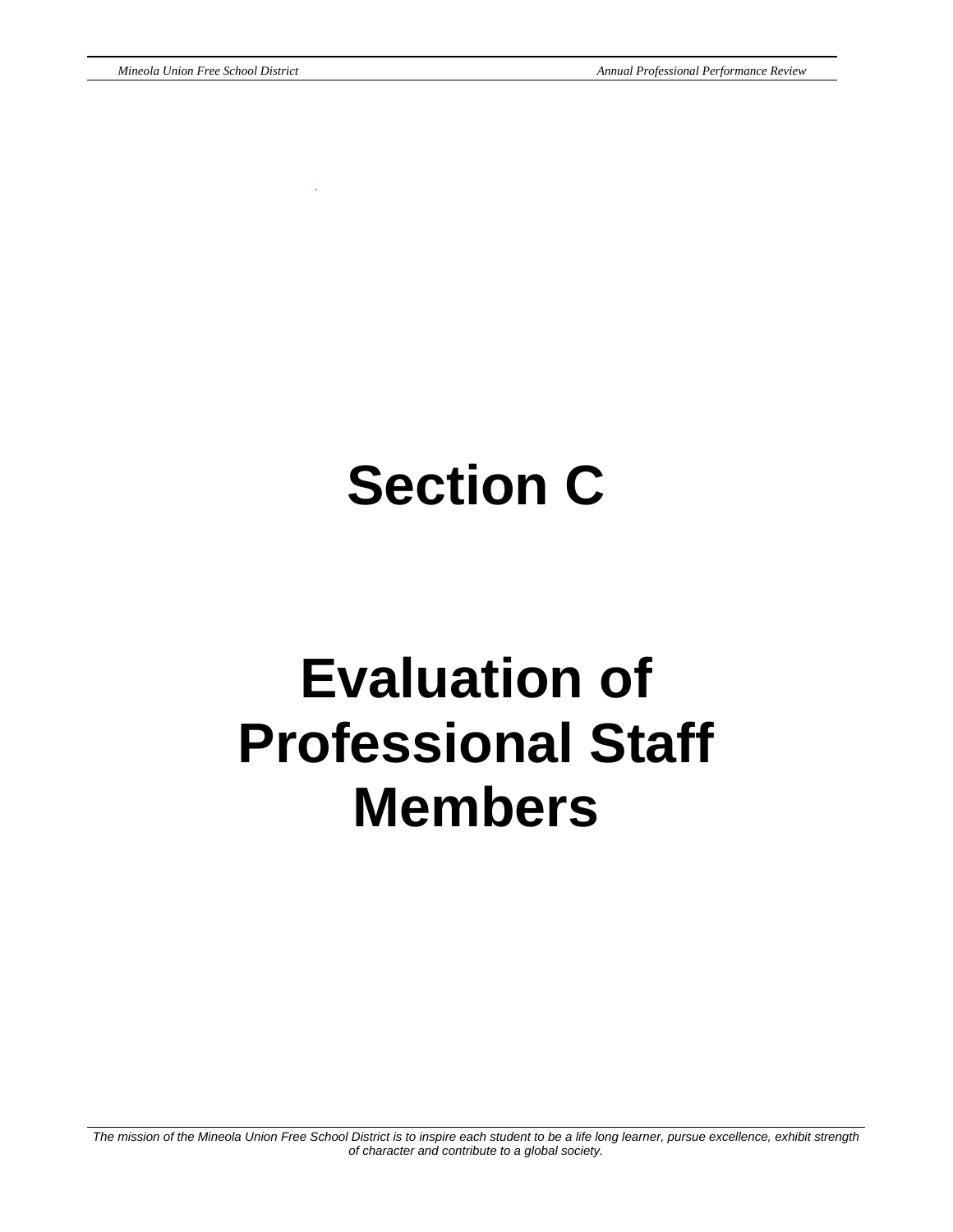# **Annual Professional Performance Review (APPR) The Evaluation Component**

The Mineola Union Free School District uses The Frameworks of Teaching as its evaluation tool

**The In-Depth Track** – This track is designed to determine how effectively a professional staff member fulfills his/her educational and professional responsibilities. The *non-tenured probationary professional* is placed in this track every year and is expected to demonstrate proficiency in all components of the four domains of The Frameworks for Teaching during the probationary period in order to be considered for tenure in the Mineola UFSD. The *tenured professional* staff member, who has proven to be competent and is expected to continue to perform at this level, is placed in this track once every four years.

**Support Track** – This track is designed for *tenured staff members only*. If a tenured staff member's performance has been deemed unsatisfactory, this track provides the opportunity for the professional staff member to receive support to improve in the component(s) identified as unsatisfactory. Professional staff members are in support for a specified period of time. Support Track can last for a period of time determined by the administrator and the professional staff member up to May  $30<sup>th</sup>$ . At that time, the administrator must notify the professional staff member of his/her status for the following year. If, in the judgment of the evaluator, there has not been enough improvement during the Support Track period, then the tenured professional staff member will be placed in Clinical Assessment for the following year.

**Clinical Assessment** – This track is designed for the *tenured or untenured professional* staff member whose performance has been deemed so unsatisfactory as to require a revised Annual Professional Plan. The new plan must outline intensive prescribed professional development as well as expert collegial support so the professional staff member shall have the opportunity to exhibit improvement in components(s) identified as unsatisfactory. A facilitator must be involved in this process to assist in the formulation of the new plan. Professional staff members are in Clinical Assessment for a specified period of time.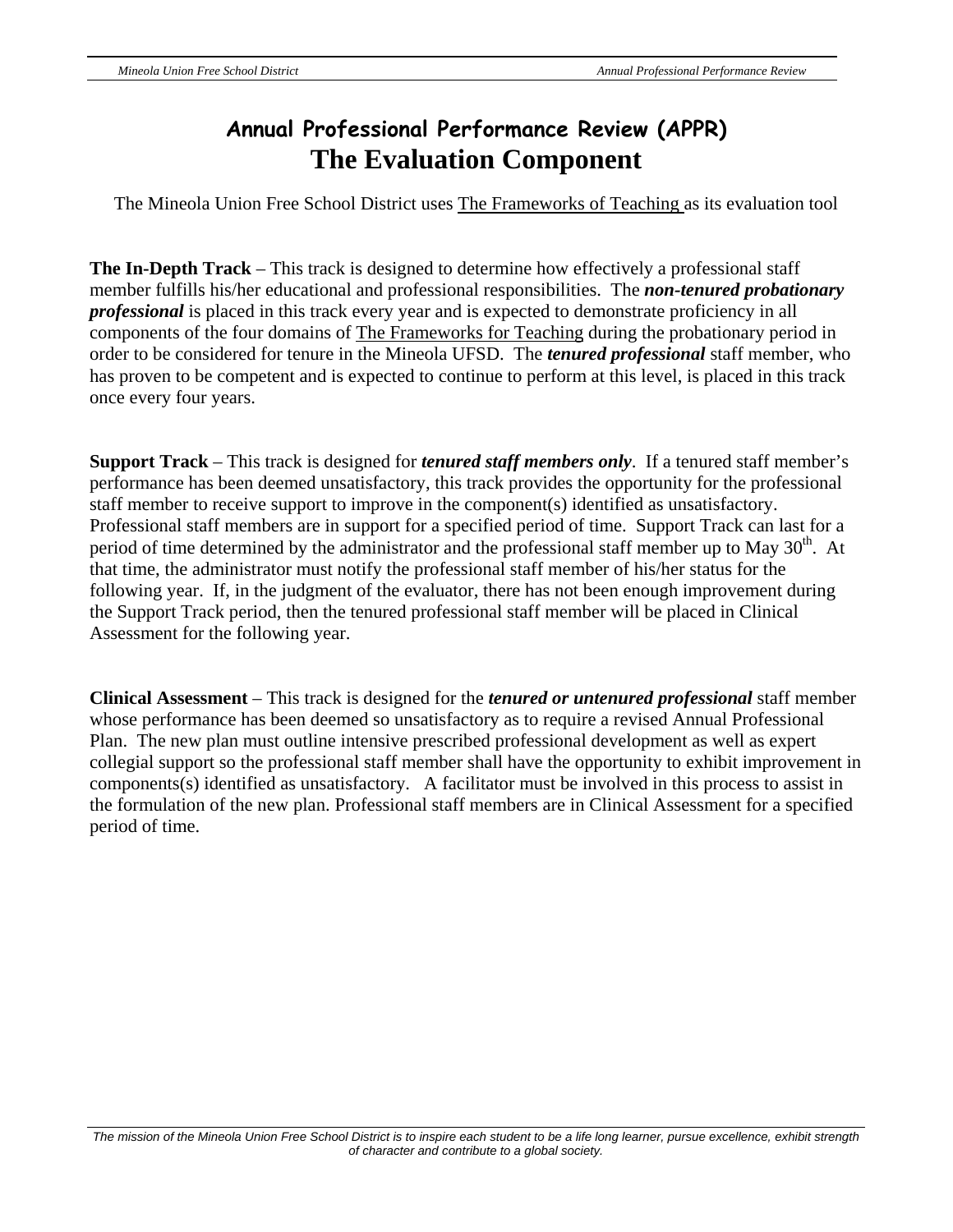#### **Process**

The In-Depth Evaluation for professional staff members will include:

- At least two (2) formal classroom observations \*At least two (2) formal observations of student/professional interaction for related services providers.
- At least one (1) additional event (suggested activities listed below)
- There is a minimum of three events, there is no maximum number of events
- Unannounced evaluative events may be part of the mutually agreed upon plan. (Pre and post conferences are still necessary.)
- A pre-observation/event conference between the professional staff member and the evaluator must take place prior to the announced observation/event, and a mutually agreed upon date and time should be determined for the observation/event to take place.
- A post-observation/event conference should follow the evaluative event within five (5) days. The purpose of this conference is to discuss and reflect upon the observation/event.
- A written evaluation report of the observation/event should be prepared by the Evaluator and received by the professional staff member within five (5) days of the post-observation conference.
- By June  $1<sup>st</sup>$  of each year the professional staff member will prepare a written professional reflection form. (See form section)
- By June  $1<sup>st</sup>$  of each year the professional staff member will complete a professional development survey
- On or before June 15<sup>th</sup> of each year, a final written evaluation will be prepared by the administrator. This evaluation assesses performance in all 22 components and/or the four domains of the Framework for Teaching.

Suggested Activities for Other Evaluative Events:

- o Review of artifacts (This may include unit plans, lesson plans, journals, parent communications, anecdotal records, etc.)
- o Archival review (review of record keeping, filing, management systems)
- o Review of student work
- o Parent-Teacher Conference
- o Collegial planning session
- o IST or CSE meeting
- o Presentation at a faculty meeting, PTA meeting, parent information meeting, etc.
- o Coordination of school event
- o Performance, such as Fine or Performance Arts
- o Any other mutually agreed upon activity.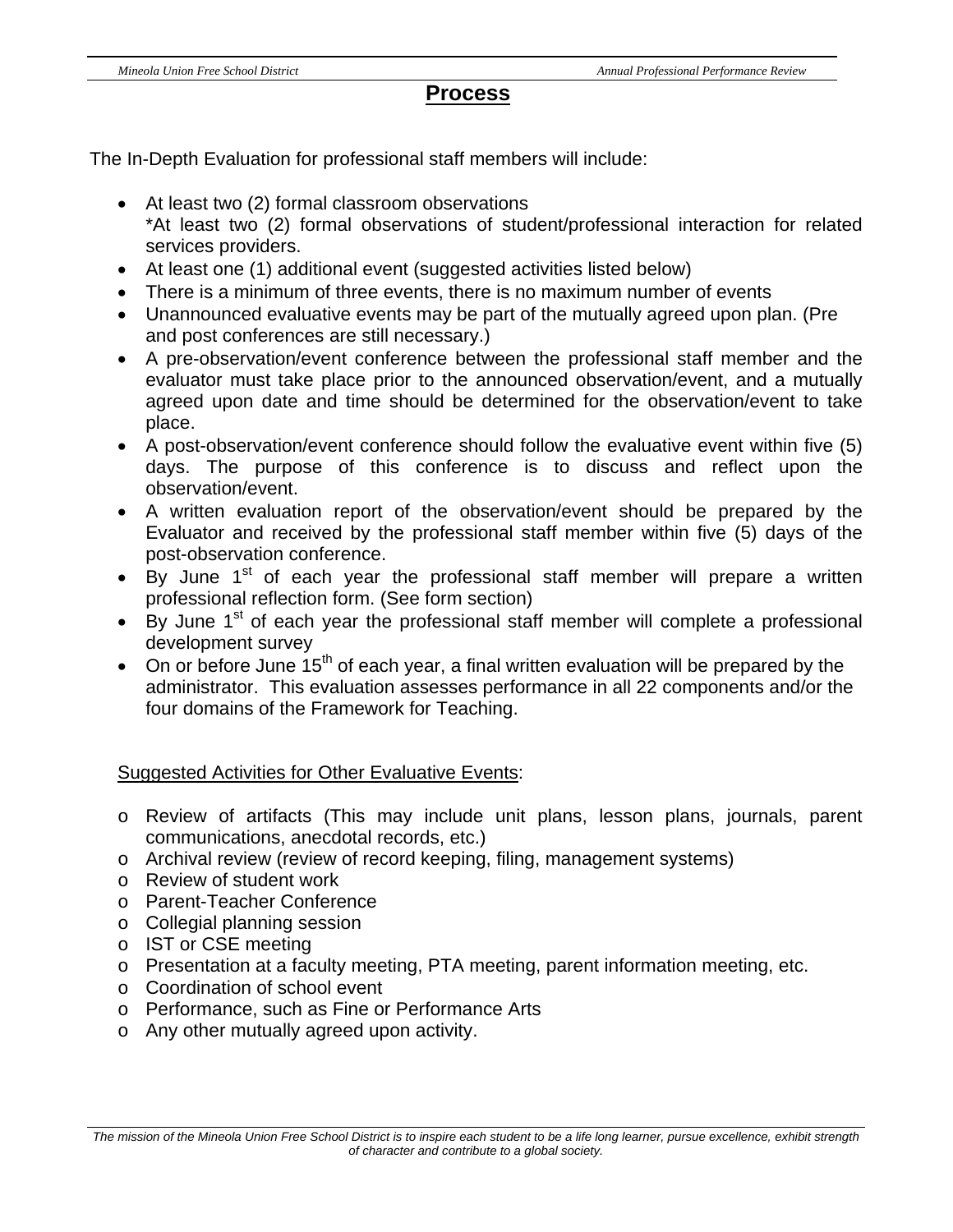#### **Guidelines for Probationary Teachers:**

The probationary period for non-tenured professional staff members is generally three years. However, professionals who have been tenured in another New York State school district will be considered for tenure in Mineola UFSD after two years of probation. The Superintendent, upon confirmation of employment, will make this determination.

 Part-time and leave replacement professional staff members are employed on a yearto-year basis, but are included in the APPR plan for evaluation. Part-time professional staff members are placed in the In-Depth Evaluation cycle for the first three years of employment. If the individual has continued to demonstrate satisfactory performance during this three year period, then he/she will be included in the four-year cycle of the APPR plan. Leave replacements are employed on a yearly basis and are included in this process.

 In addition to the In-Depth Evaluation process, non-tenured professional staff members must participate in the following

- In year 1, non-tenured professional staff members will be required to attend a District Orientation before the school year begins for purposes that include learning about the Annual Professional Performance Review process.
- In year 1, non-tenured professional staff members will be required to attend the Professional Residency Program, a series of District Staff Development workshops, which are intended to support professional growth and develop skills and strategies to enhance and improve instruction.
- A Professional Portfolio is required for presentation to the Superintendent for tenure review of non-tenured professional staff members.

Non-tenured and part-time professional staff members should meet with their building facilitator to discuss and become familiar with the APPR and the In-Depth Evaluation Process.

 Although a specific timeline is established, the non-tenured professional staff member may be placed in Clinical Assessment at any time during his or her probationary period, up to January 15<sup>th</sup>, and a part-time professional staff member may be placed in Clinical Assessment up to March 1<sup>st</sup>. If improvement is not observed, the non-tenured professional staff member will be notified by April 1<sup>st</sup>, and the part-time professional staff member will be notified by May  $30<sup>th</sup>$  of his/her status for the following term or year.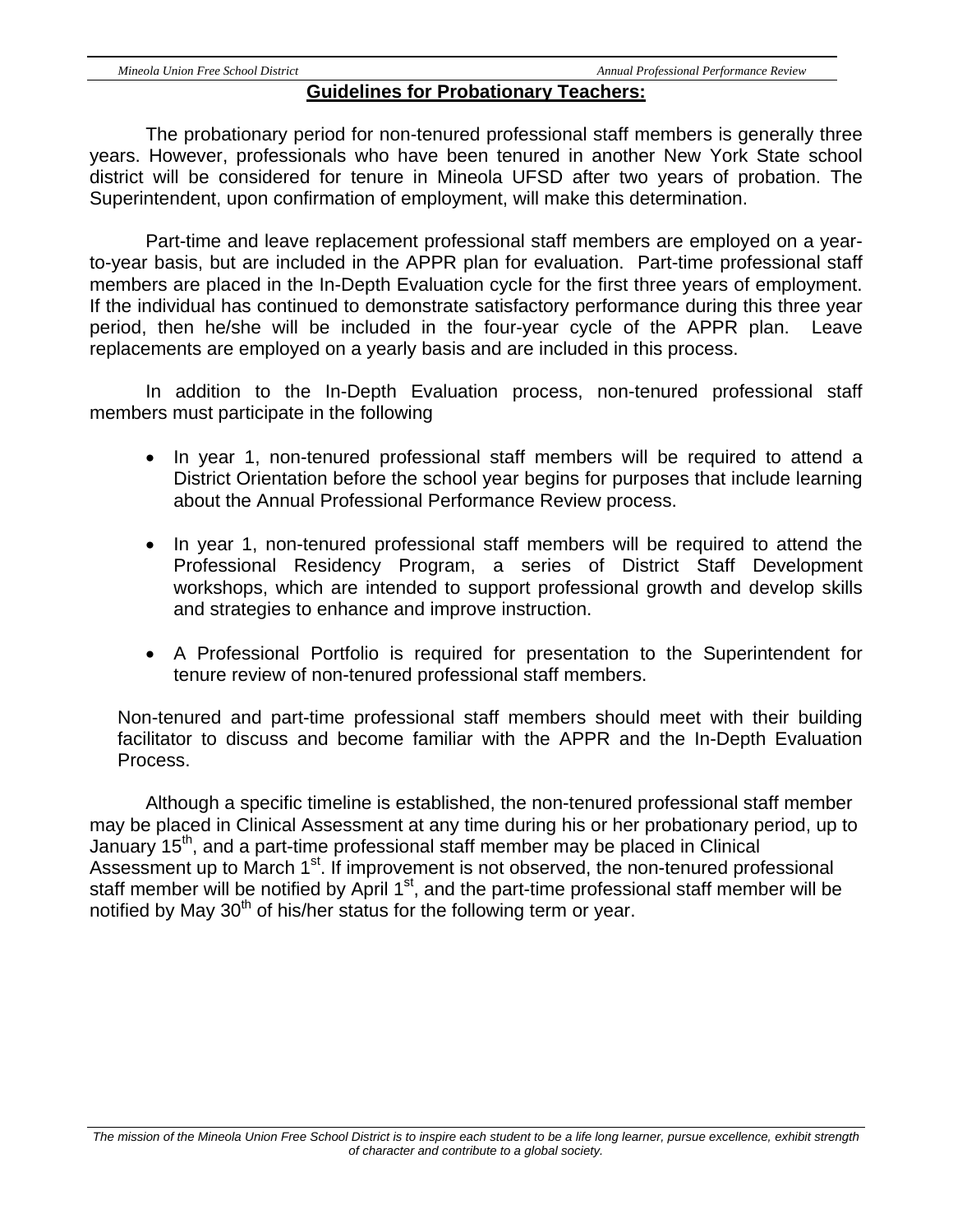# Section D Forms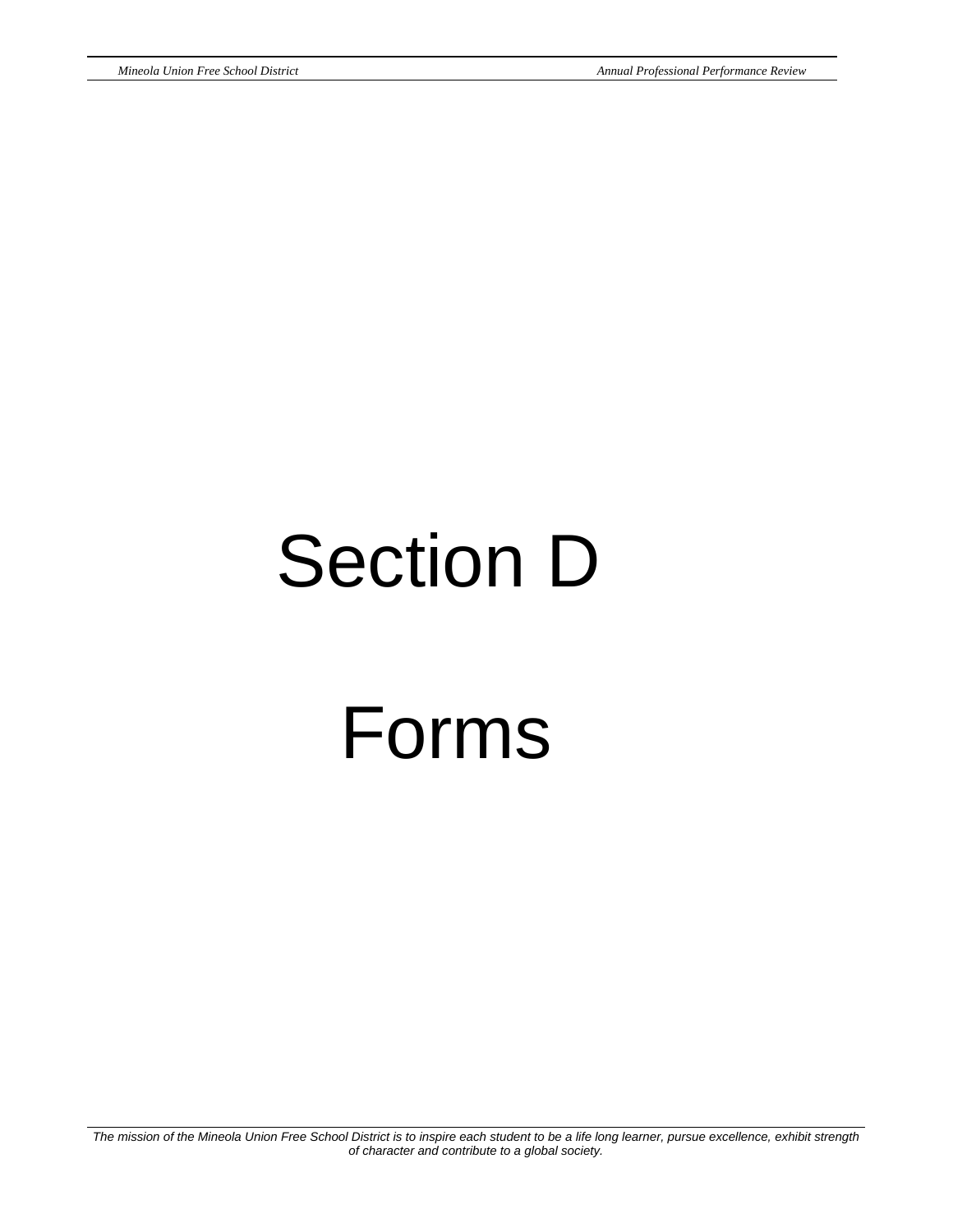| Mineola Union Free School District<br>Annual Professional Performance Review (APPR)<br><b>Support Track/ Clinical Assessment Form</b> |                          |                               |           |  |  |
|---------------------------------------------------------------------------------------------------------------------------------------|--------------------------|-------------------------------|-----------|--|--|
|                                                                                                                                       | $\_$ School: $\_\_$      |                               |           |  |  |
|                                                                                                                                       | Year: 1999               |                               |           |  |  |
|                                                                                                                                       |                          | Expert Coach:_______________  |           |  |  |
| Time Period: Starting Date:___________________                                                                                        |                          | Review Date(s):______________ |           |  |  |
| Areas for Assessment<br>(Related to Domains)                                                                                          | <b>Activities/Events</b> | <b>Dates</b>                  | Evaluator |  |  |
|                                                                                                                                       |                          |                               |           |  |  |

A copy of this plan was received and mutually agreed upon by:

| Staff Member's Signature     | Date |
|------------------------------|------|
| Administrator'Signature      | Date |
| Second Evaluator's Signature | Date |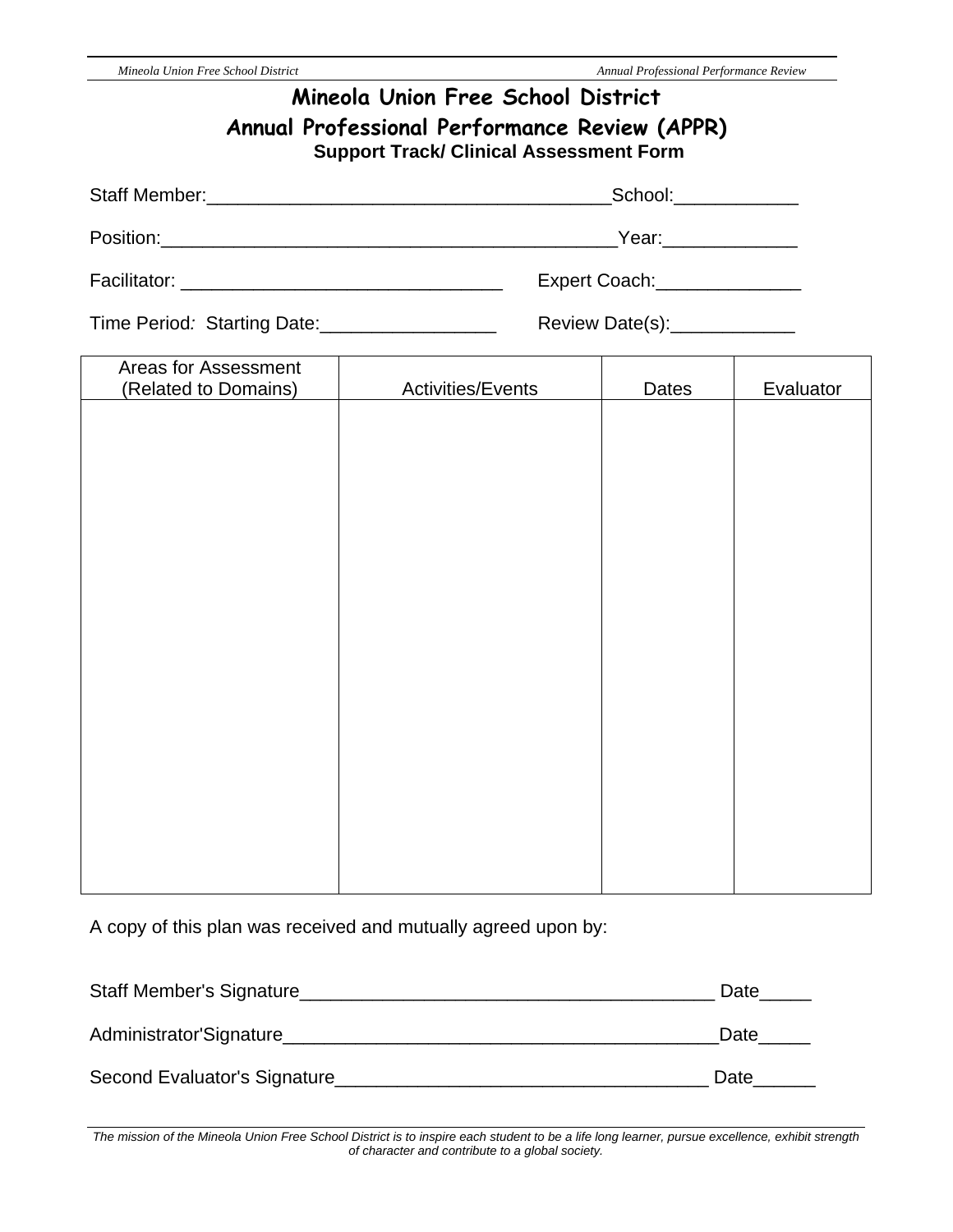### **Mineola Union Free School District Annual Professional Performance Review (APPR) Annual Professional Plan 2006-2007**

Please refer to *"How to Complete Your Yearly Plan"* before your planning conference

Name: School:

Evaluator 1: Last Year In-Depth: Evaluator 2: Years in District:

#### **This Year's Focus:**

Professional Development: List the activities you plan to participate in that occur OUTSIDE the school day that relate to your focus this year:

Direct Hours (After school):

Courses or Conferences:

Professional Practice: List the activities you plan to participate in that occur DURING the school day that relate to your focus:

In-direct Hours (During School):

District Initiatives or work with colleagues:

| <b>Evaluation:</b> If you are in depth please complete the items below: |              |           |                 |
|-------------------------------------------------------------------------|--------------|-----------|-----------------|
| Event                                                                   | Domain Focus | Evaluator | Suggested Dates |
| One:                                                                    |              |           | Bv 10/30        |
| Two:                                                                    |              |           | By 12/15        |
| Three:                                                                  |              |           | By 2/15         |

Four:  $\qquad \qquad \qquad \begin{array}{ccc} \text{Fourier} & \text{Equation (1)}\\ \text{Equation (2)} & \text{Equation (3)}\\ \text{Equation (4)} & \text{Equation (6)}\\ \text{Equation (6)} & \text{Equation (6)}\\ \text{Equation (6)} & \text{Equation (6)}\\ \text{Equation (6)} & \text{Equation (6)}\\ \text{Equation (6)} & \text{Equation (6)}\\ \text{Equation (6)} & \text{Equation (6)}\\ \text{Equation (6)} & \text{Equation (6)}\\ \text{Equation (6)} & \text{Equation (6)}\\$ 

Note: A minimum of two events must be classroom observations

| $\sim$<br>$\sim$ 1.<br><b>__</b> |   |
|----------------------------------|---|
| $\overline{\phantom{0}}$         |   |
| -                                |   |
| -                                | - |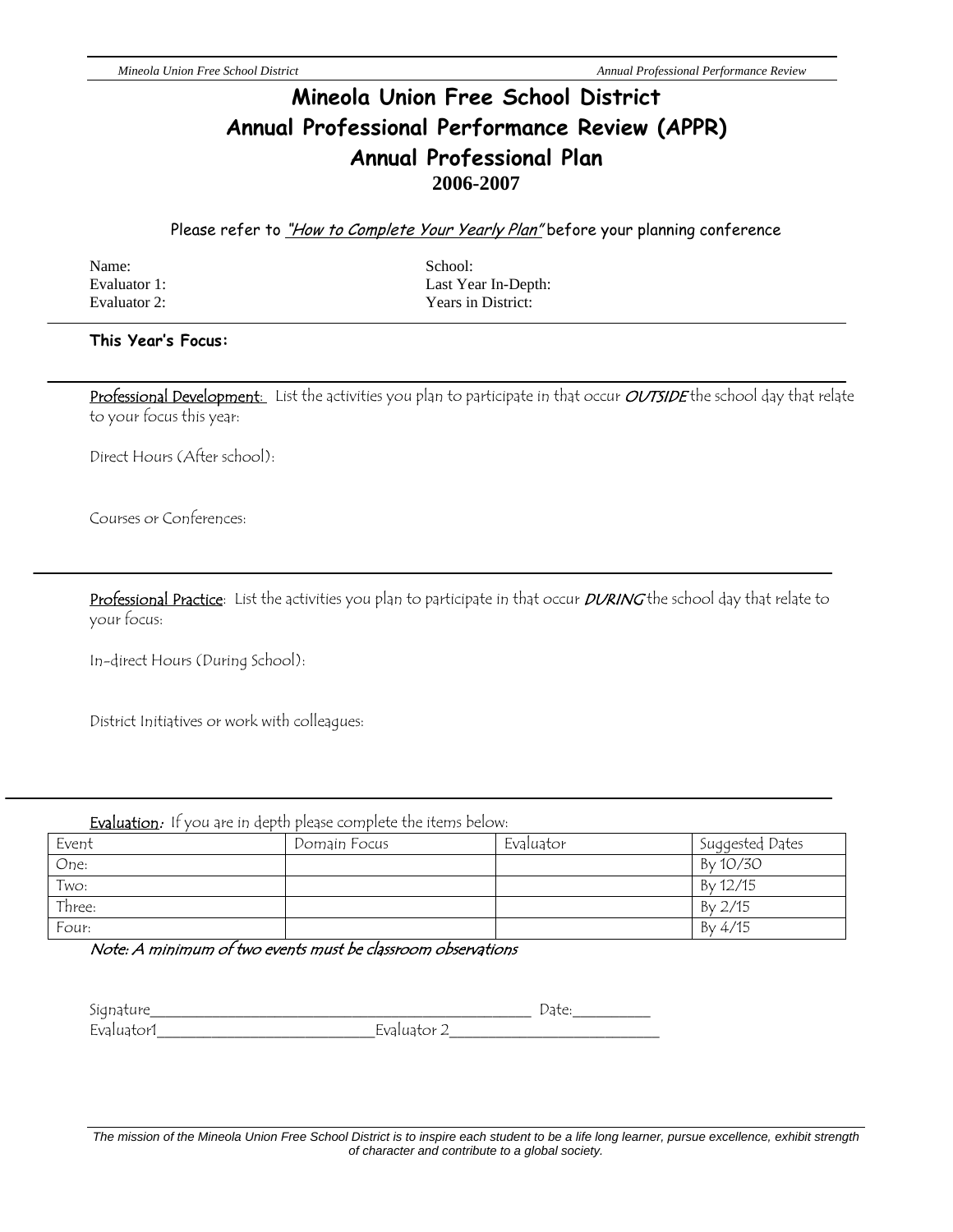## **Mineola Union Free School District Annual Professional Performance Review (APPR)**

# **How to Complete Your Yearly Plan**

**Focus:** Please list your major area of focus for the year. Your focus should be broad enough to encompass all of your goals for the year but not myopic in scope.

For example: I want to continue to learn about differentiated instruction

## **Professional Development:**

Professional development takes place outside of the school day and should be related to your focus. While not all professional development topics are required to work in conjunction with your focus, a majority of them should.

Some examples of Professional Development: Course work Direct Hours (After school) Conferences Professional Readings

## **Professional Practice:**

Professional Practice takes place during the day and should be related to your focus. While not all professional practice topics are required to work in conjunction with your focus, a majority of them should.

Some examples of Professional Practice: In-direct hours (During School) Collegial Circles Expert Coaching Mentoring Peer coaching Collaboration Self Improvement Implementation of Skills learned in Professional Development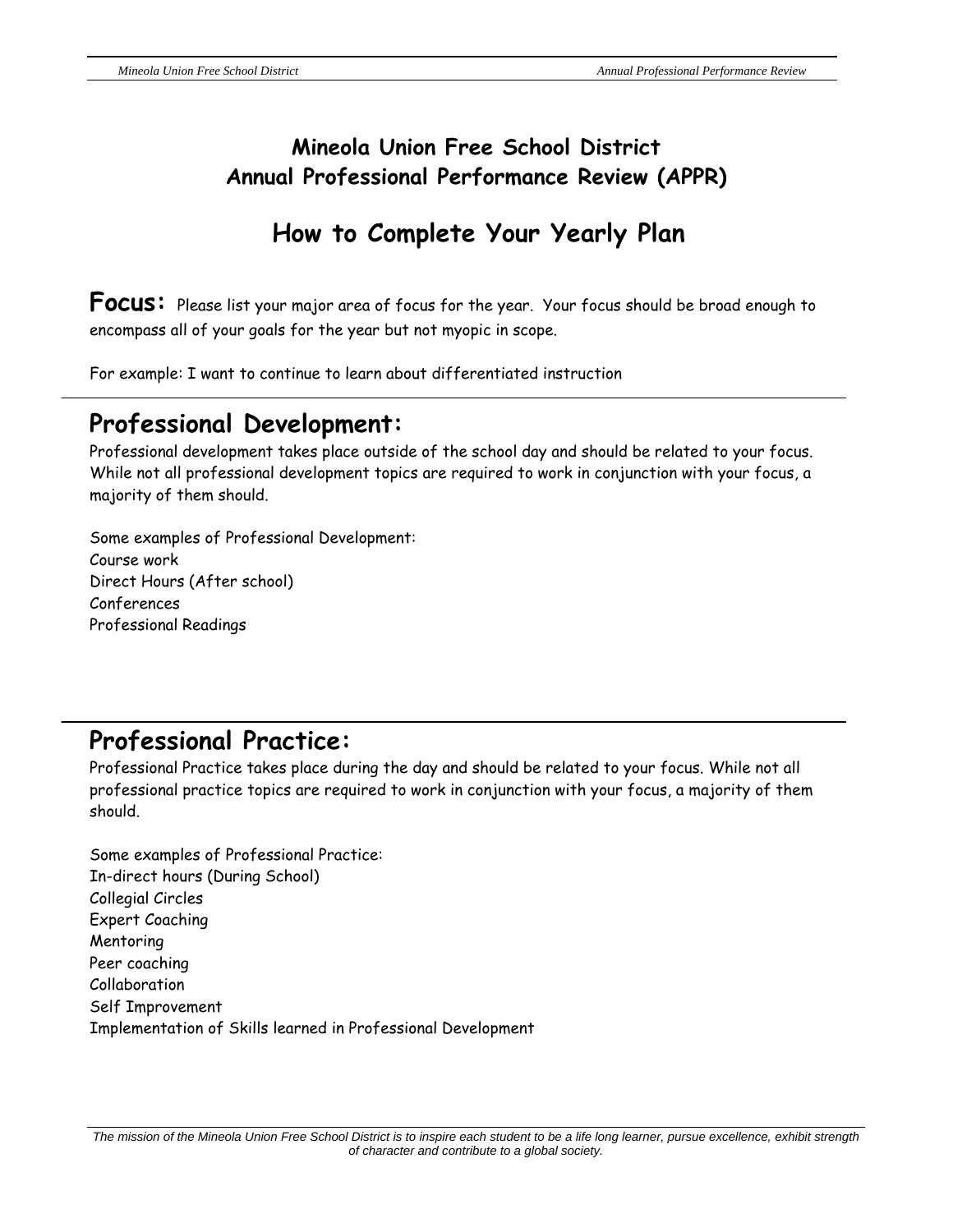## **Pre Conference Report**

**LEARNING CONTEXT**:

Sample Questions:

*What are the goals or objectives of this lesson? What do you intend for students to learn and be able to demonstrate as a result of the instruction or activities? Why are these goals or activities appropriate for these students at this time? How do the goals or objectives address the content standards? How do they build on previous learning? How do they lead to future learning?* 

#### **LEARNER CHARACTERISTICS :**

Sample Questions:

*Describe this class for me: Who is in the class? What is it like? How are students with special needs attended to? What classroom management problems exist? How are they dealt with? How are the brightest students' needs met?*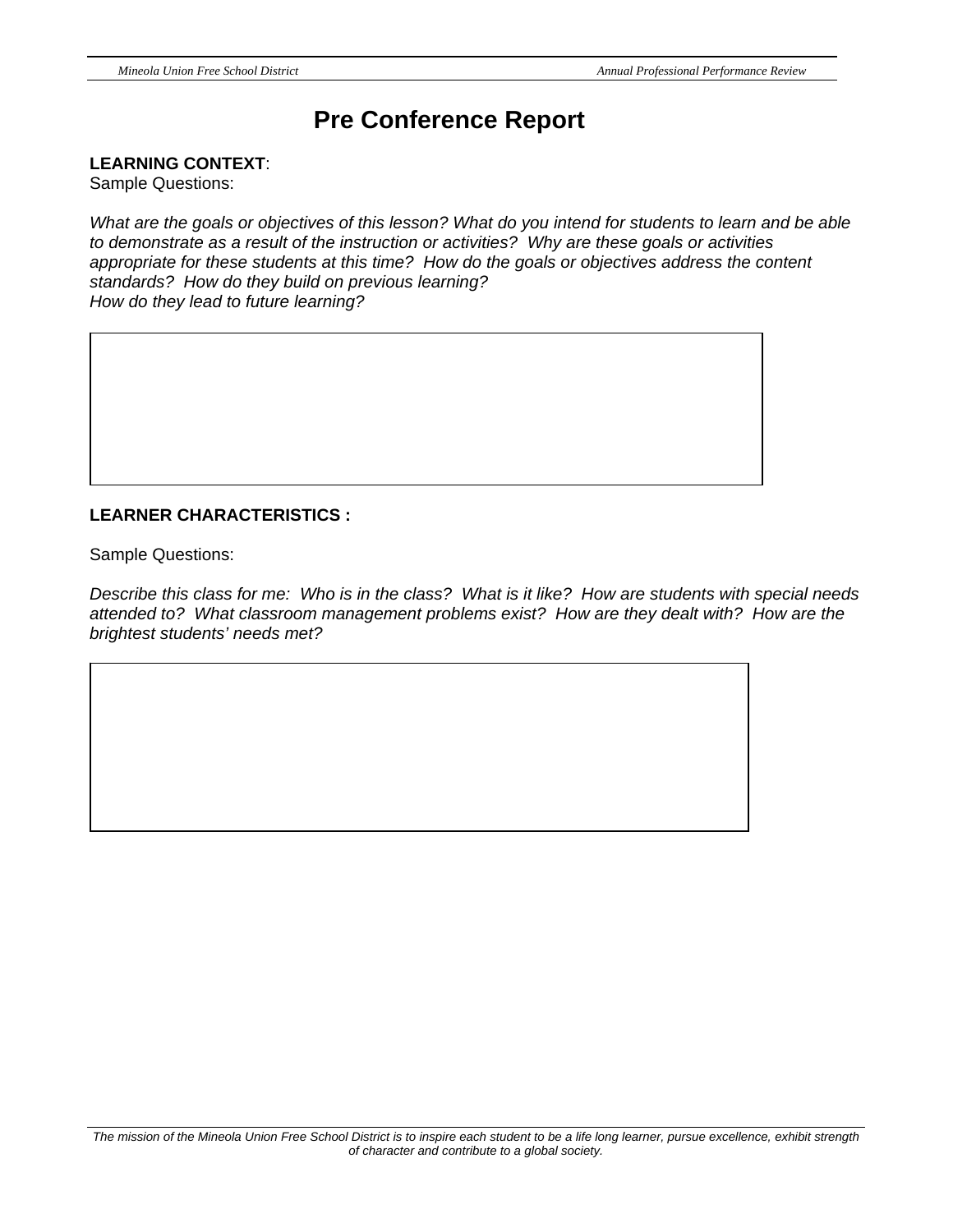#### **ASSESSMENT**

Sample Questions

*How will you assess student achievement of these goals or objectives? Why have you chosen the above approach(es) to assessment, and how will you make use of the results?* 

#### **INSTRUCTIONAL STRATEGIES AND MATERIALS**

Sample Questions:

*Describe your plan for instructional delivery addressing the following. Please be prepared to share your rationale and plan for your choices.* 

- *Instructional Strategies*
- *Grouping of students*
- *Activities*
- *Instructional materials, resources, and technology*
- *Modifications for the special needs students*
- *Accommodations for different levels of learners and different approaches to learning*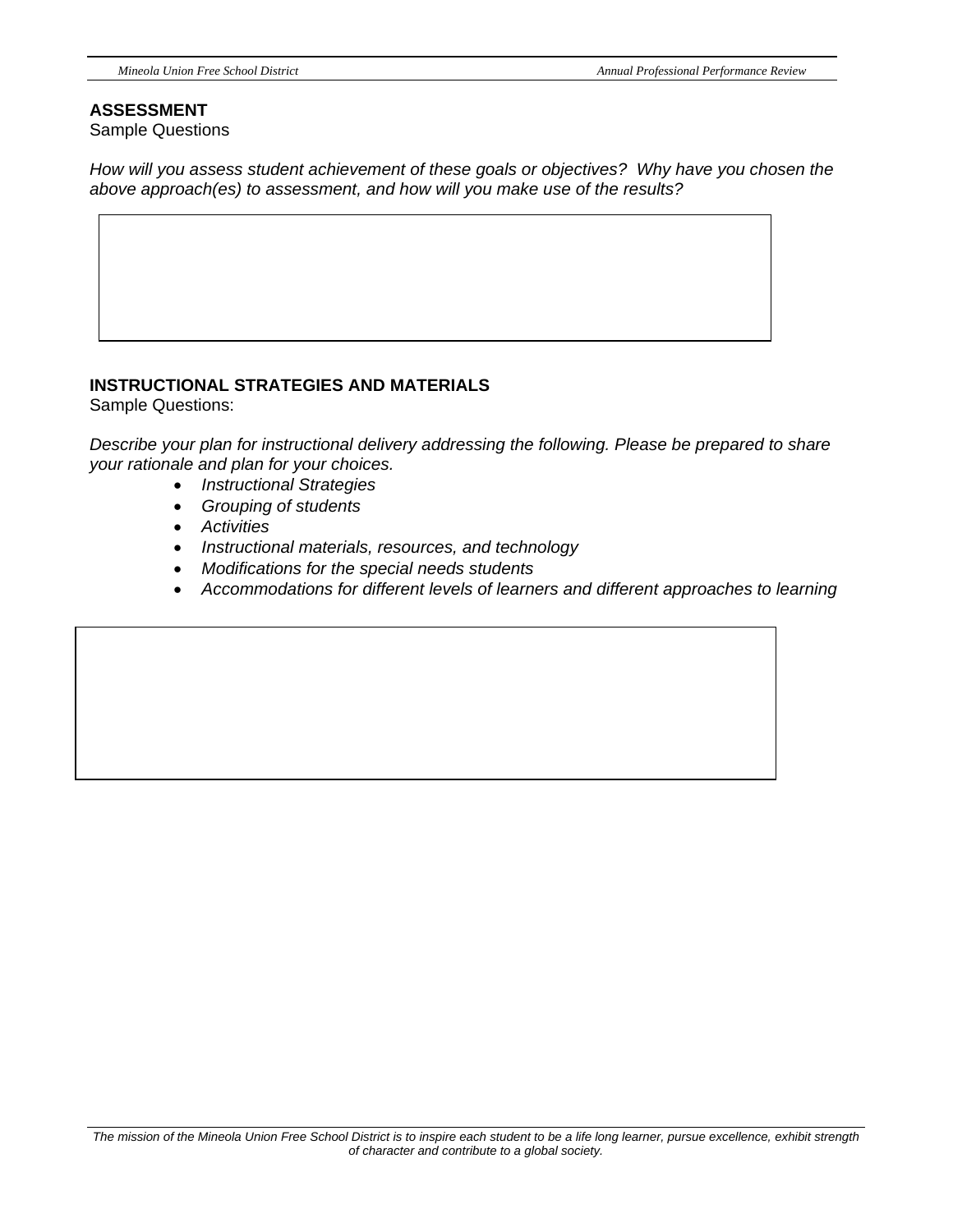# **Event/ Observation Report**

#### **Domain One- Planning and Preparation**

The observer will record factual examples of what was witnessed, where this evidence falls in the Danielson rubric.

#### **Domain Two- The Classroom Environment**

The observer will record factual examples of what was witnessed, where this evidence falls in the Danielson rubric .

#### **Domain Three- Instruction:**

The observer will record factual examples of what was witnessed, where this evidence falls in the Danielson rubric.

#### **Domain Four- Professional Responsibilities**

The observer will record factual examples of what was witnessed, where this evidence falls in the Danielson rubric.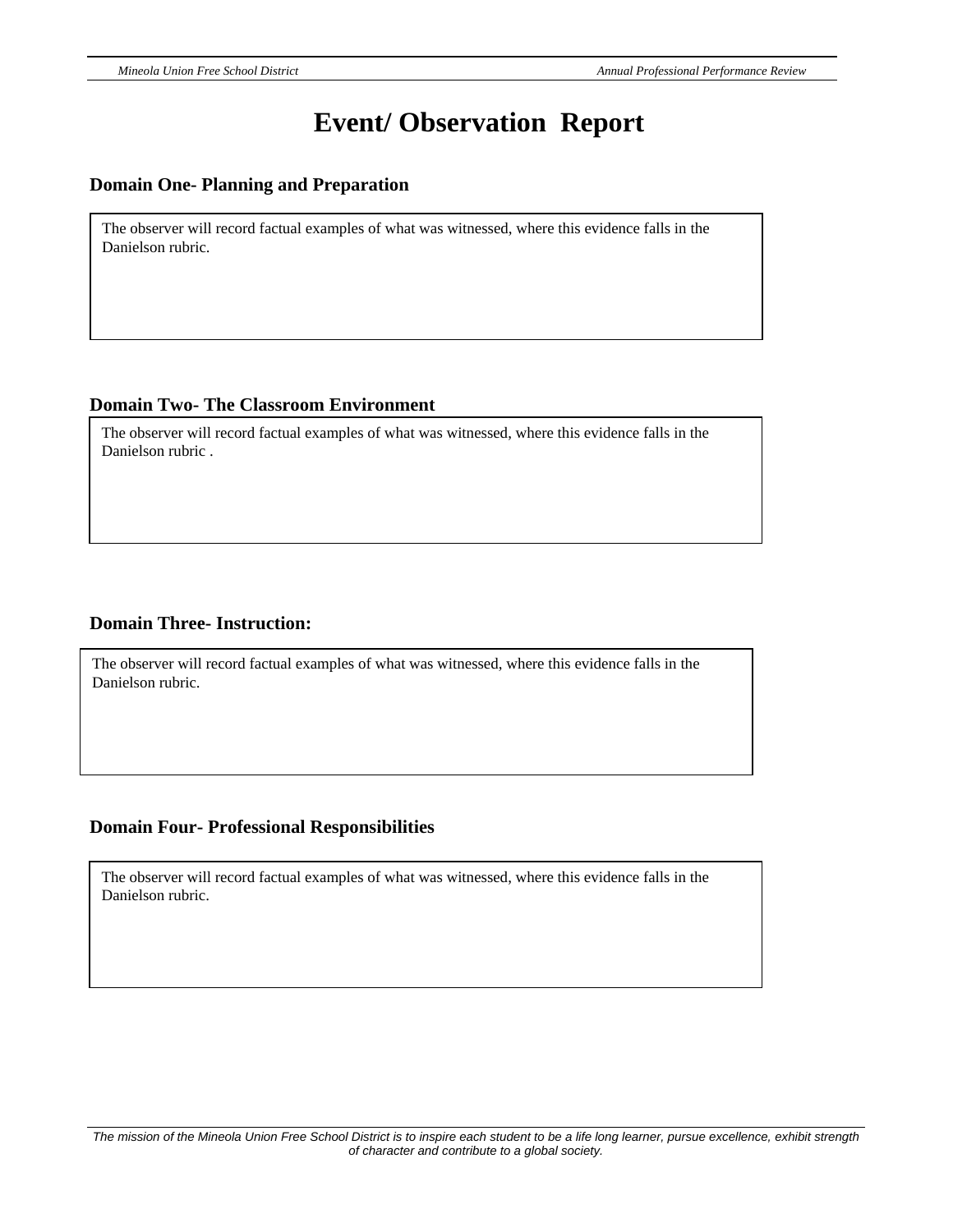#### **Post Observation Report**

#### **Teacher Reflection**:

Sample Questions:

How do you believe the lesson went? Would you change or modify anything? Why? Which part of the lesson was most productive? During which part of the lesson were the students most engaged? How did check for understanding?

#### **Observer Reflection:**

.

Evaluator's objective opinion of the correlation between what was planned (pre- conference) and what was implemented (event). Did the teacher meet his/her learning objective(s)? Was the classroom environment conducive to learning? Was there evidence of understanding?

#### **Planning For Future Instruction:**

Evaluator's statement of which patterns should be continued (strengths) and alternate strategies are developed where appropriate (area of focus). This section must be specific so that both teacher and second evaluator are informed of the evaluator's recommendation for future instruction.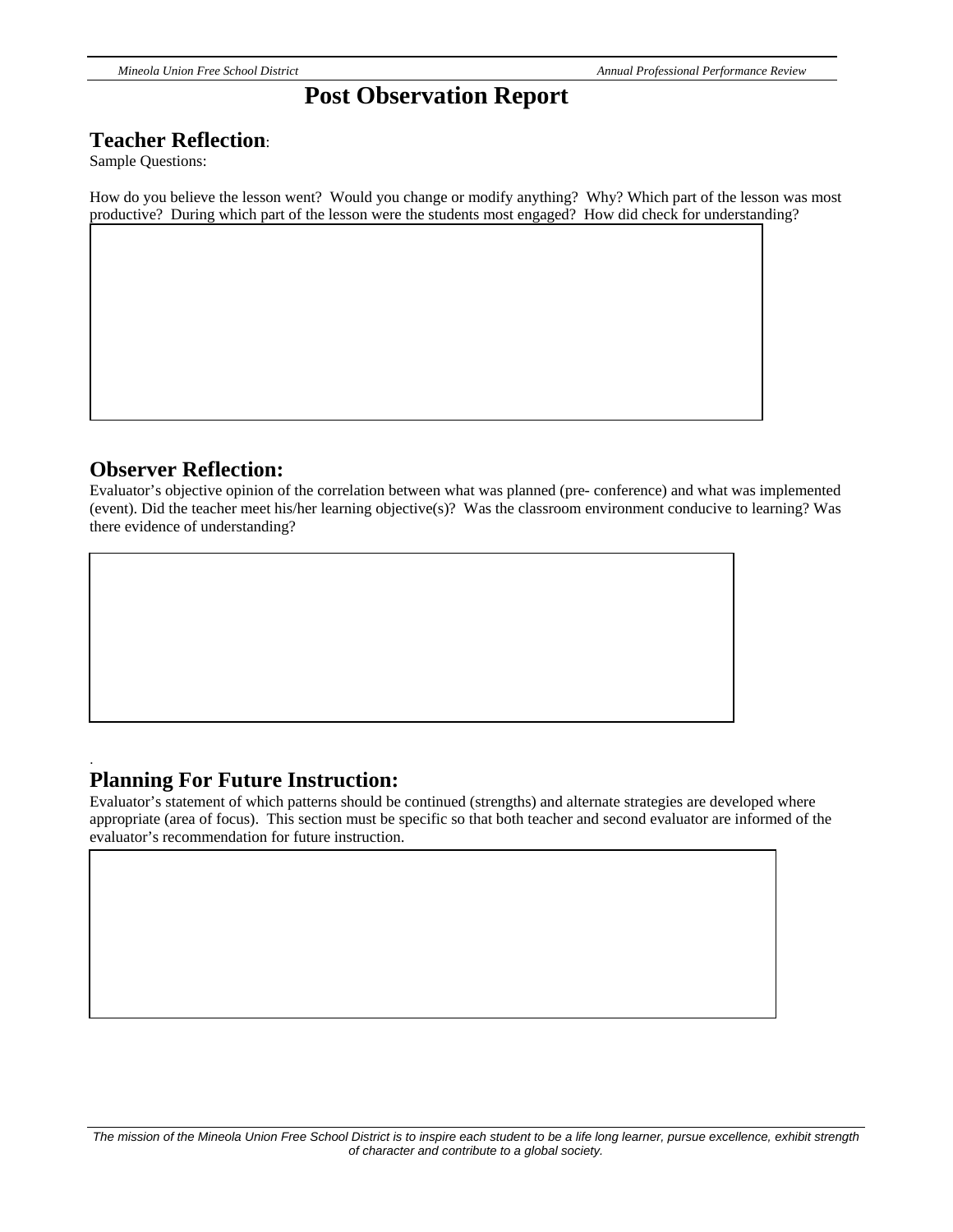## **Mineola Union Free School District Annual Professional Performance Review (APPR)**  *Professional Reflection*

Please reflect on your year:

To what extent did you achieve your focus? How do you know?

Describe the activities you participated in this year that influenced your teaching or professional practice and/or your personal growth. Explain the influence of these activities.

What are your areas of greatest growth?

What professional activities do you hope to pursue next year?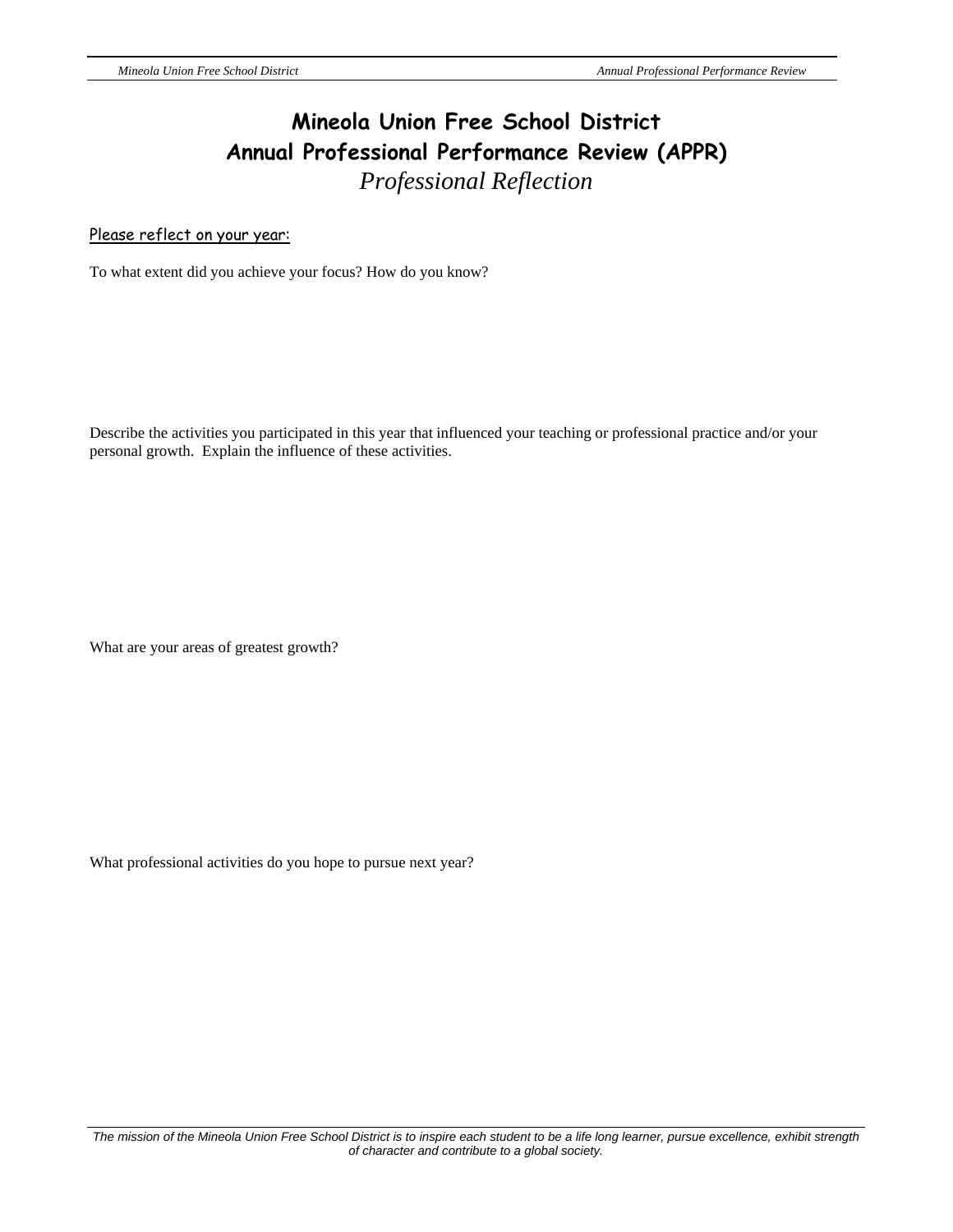# **Section E**

# **Framework For**

 **Teaching**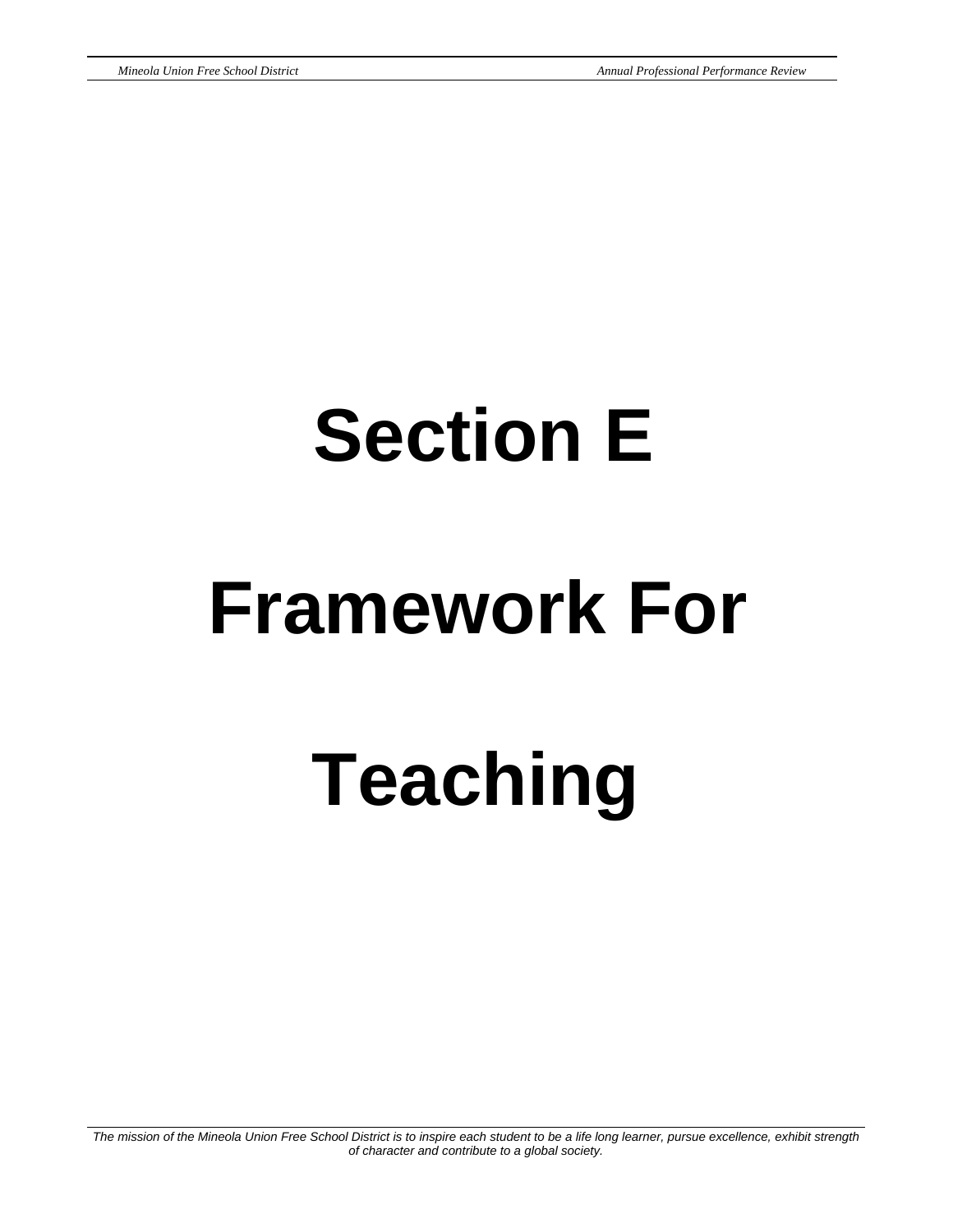#### **Domain 1: Planning and Preparation**

Domain 1 assesses how a teacher organizes the content that students are to learn and how instruction is designed. Content must be understood as well as transformed through instructional design into sequences of activities and exercises that make it accessible to students. All aspects of the teacher's plans - instructional goals, strategies, learning activities, materials, resources, and assessments - are aligned and adapted for individual students. Assessment techniques must also reflect the instructional goals and should document student progress during and at the end of a teaching episode. Assessments should be appropriate in both their content and the process used to gather information.

 Teachers who excel in Domain 1 design instruction that reflects an understanding of content and the important concepts and principles within that content. Instructional design is coherent in its approach to topics, includes sound assessment methods, and is appropriate to the range of students in the class.

| Knowledge of Content<br>and Teaching Practices | Teacher has solid content knowledge, with evidence of<br>continuing pursuit of such knowledge. Plans and practices build<br>upon knowledge and understanding of essential relationships.<br>Teaching practices reflect current research and teachers<br>continue their search for best practices in instruction. |
|------------------------------------------------|------------------------------------------------------------------------------------------------------------------------------------------------------------------------------------------------------------------------------------------------------------------------------------------------------------------|
| Knowledge of Students                          | Teacher has knowledge of typical developmental characteristics<br>of age group, students' skills and needs, as well as interests<br>and/or cultural heritage, and uses this knowledge, where<br>appropriate, in instructional planning.                                                                          |
| <b>Selecting Instructional Goals</b>           | Goals are valuable and clearly articulated. They establish high<br>expectations, but account for varying learning needs of individual<br>students or groups, and they permit viable methods of<br>assessment.                                                                                                    |
| Knowledge of Resources                         | Teacher is aware of school and district resources and actively<br>seeks out additional resources and materials to enhance<br>instruction                                                                                                                                                                         |
|                                                |                                                                                                                                                                                                                                                                                                                  |
| Designing Coherent Instruction                 | earning activities are relevant to students and instructional                                                                                                                                                                                                                                                    |

#### **COMPONENTS OF DOMAIN 1: PLANNING AND PREPARATION**

| Designing Coherent Instruction | Learning activities are relevant to students and instructional<br>goals. Materials and resources engage students in meaningful<br>learning. Instructional groups are varied, as appropriate to the<br>different instructional goals, and the lessons or unit's structure is<br>clear and allows for different pathways according to student<br>needs. |
|--------------------------------|-------------------------------------------------------------------------------------------------------------------------------------------------------------------------------------------------------------------------------------------------------------------------------------------------------------------------------------------------------|
| Assessing Student Learning     | Assessments are congruent with the instructional<br>goals.<br>Assessment criteria and standards are clear and have been<br>clearly communicated to students. Students are aware of how<br>they are meeting the established standards, and they participate<br>in planning the next steps.                                                             |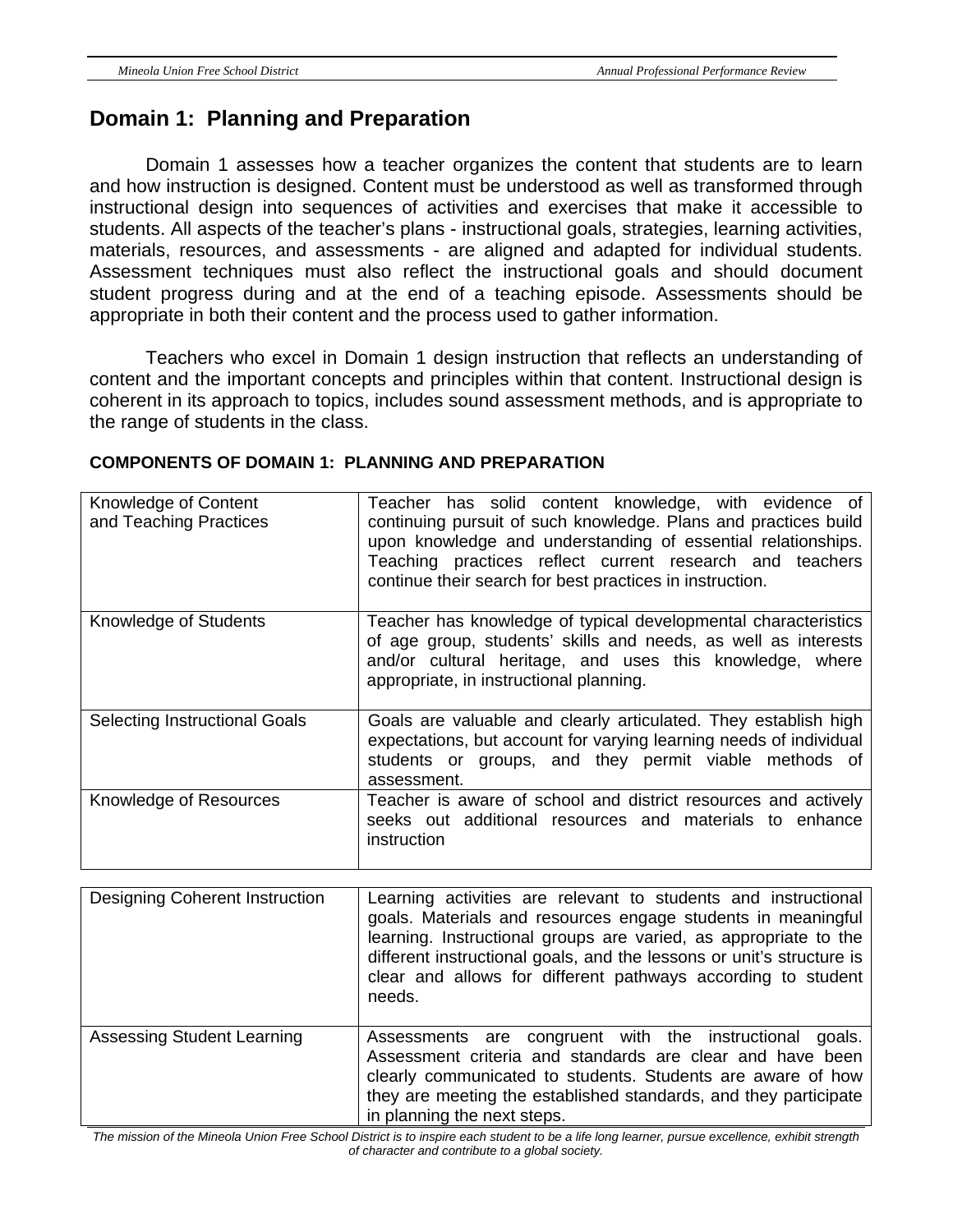#### **Domain 2: The Classroom Environment**

Domain 2 assesses the interactions that occur in a classroom, which are, in themselves, non-instructional, but they are necessary for effective instruction. Such activities and tasks establish a comfortable and respectful classroom environment, which cultivates a culture for learning and creates a safe place for students to take risks. The atmosphere is businesslike, with non-instructional routines and procedures handled efficiently; student behavior is cooperative and non-disruptive; and the physical environment is supportive of the stated instructional purposes. Students should contribute to the smooth functioning of the classroom.

 Teachers who excel in Domain 2 consider their students as real people, with interests, concerns, and intellectual potential. The students regard the teacher as a concerned and caring adult and entrusts him or her with their futures. Such teachers always recognize their role as adults and know that their natural authority with students is grounded in their knowledge and expertise, rather than in their role alone. These teachers are clearly in charge, but their students regard them as a special sort of friend, a protector, a challenger, someone who will permit no harm.

| Creating and Environment of<br>Respect & Rapport | Teacher and students demonstrate genuine caring and respect<br>for one another as individuals and as students.                                                                                                                                                     |
|--------------------------------------------------|--------------------------------------------------------------------------------------------------------------------------------------------------------------------------------------------------------------------------------------------------------------------|
| Establishing a Culture for<br>Learning           | Teacher conveys genuine enthusiasm for the subject, and<br>students demonstrate curiosity, a commitment to the value of the<br>content, and an acceptance of high expectations.                                                                                    |
| <b>Managing Classroom Procedures</b>             | Student groups are engaged in well-organized tasks, with<br>students assuming responsibility for productivity. Transitions are<br>smooth and efficient. Routines are well established, and students<br>take an active role in performing non-instructional duties. |
| <b>Managing Student Behavior</b>                 | Standards of conduct are clear to all students. Teacher is aware<br>of student behavior at all times and effectively responds to<br>misbehavior in an appropriate manner, being sensitive to<br>students' individual needs.                                        |
| <b>Organizing Physical Space</b>                 | The classroom is safe, the furniture arrangement is conducive for<br>learning, and physical resources are accessible and used by<br>both teacher and students.                                                                                                     |

#### **COMPONENTS OF DOMAIN 2: THE CLASSROOM ENVIRONMENT**

Domain 2 satisfies NYS Professional Performance Review Criteria for Instructional Delivery and Classroom Management.

*The mission of the Mineola Union Free School District is to inspire each student to be a life long learner, pursue excellence, exhibit strength of character and contribute to a global society.*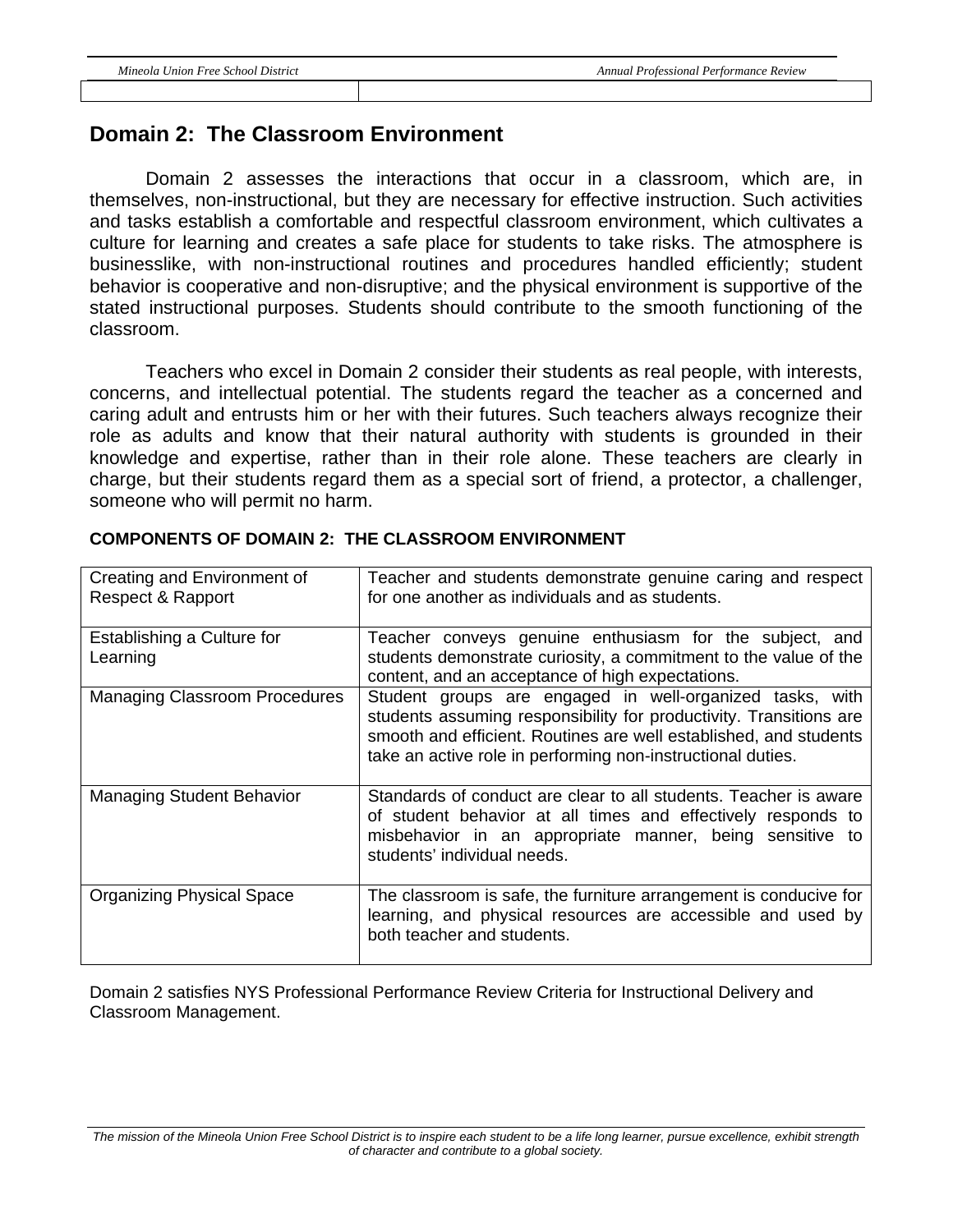#### **Domain 3: Instruction**

Domain 3 assesses the actual engagement of students in content and the ability of teachers to enhance student learning. Students should be able to construct meaning and participate in a community of learners.

 Teachers who excel in Domain 3 create an atmosphere of excitement about the importance of learning and the significance of content. They care deeply about their subject and invite students to share the journey of learning about it. Teachers provide clear communication and productive feedback. Students are engaged in meaningful work, which provides skills and knowledge necessary for answering important questions, or contributing to important projects and valuable discussions. Such teachers motivate students through their organization and presentation of content, the roles they encourage students to assume, and the student initiative they expect. The work is real and significant, and it is important to students, as well as to teachers.

| Communicating Clearly and<br>Accurately                | Teacher directions and procedures are clear to students and<br>contain an appropriate level of detail. Spoken and written<br>language is clear and accurate, and vocabulary is appropriate to<br>students' age and interests.                                                                                                                                                                |
|--------------------------------------------------------|----------------------------------------------------------------------------------------------------------------------------------------------------------------------------------------------------------------------------------------------------------------------------------------------------------------------------------------------------------------------------------------------|
| Using Questioning and Discussion<br><b>Techniques</b>  | Teacher's questions are of high quality and allow adequate time<br>from students to respond. Students contribute in effective<br>discussions and ensure that all voices are heard.                                                                                                                                                                                                           |
| <b>Engaging Students in Learning</b>                   | Content is represented appropriately and links well with student<br>knowledge and experience. Activities, assignments, and<br>instructional groups are appropriate and students are actively<br>engaged in them. Instructional materials and resources are<br>suitable to the instructional goals and engage students mentally.<br>The lesson's structure allows for reflection and closure. |
| <b>Providing Feedback to Students</b>                  | Feedback is consistently provided in a timely manner and is of<br>high quality so it can be used by students in their learning.                                                                                                                                                                                                                                                              |
| Demonstrating Flexibility and<br><b>Responsiveness</b> | Teacher makes smooth adjustments to lessons, seizes<br>opportunities to enhance learning, building on spontaneous<br>events, and continually seeks approaches for students who are<br>having difficulty learning.                                                                                                                                                                            |

#### **COMPONENTS OF DOMAIN 3: INSTRUCTION**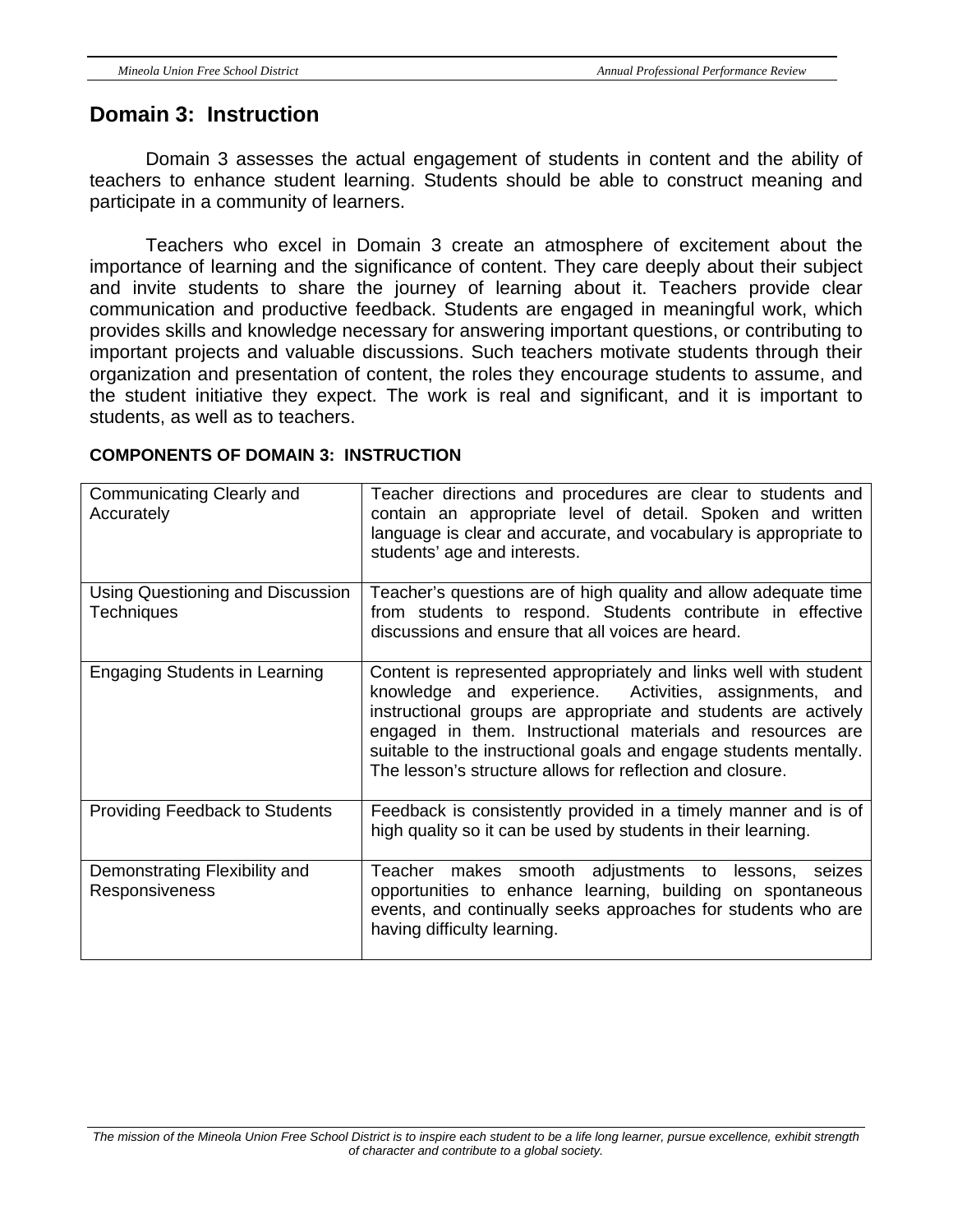#### **Domain 4: Professional Responsibilities**

Domain 4 assesses activities associated with being a true professional. This would include self-reflection and professional growth that enhances instruction and improves knowledge and skills, contributions made to the school, the district, and the profession as a whole, as well as interactions with families of students and other professionals. Also included would be contacts with the larger community, maintenance of records and paperwork, and advocacy for students.

 Teachers who excel in Domain 4 are highly regarded by colleagues and parents and can be depended upon to serve students' interests and the larger community. They maintain accurate records, communicate frequently with families, and continually pursue activities for professional development. They are active in professional organizations, in the school, and in the district, and are known as educators who go beyond the technical requirements of their jobs to contribute to the general well-being of the institutions of which they are a part.

| Reflecting on Teaching                            | Teacher can accurately assess a lesson's effectiveness in<br>achieving goals and make suggestions for<br>alternative<br>approaches for future lessons.                                                                                                 |
|---------------------------------------------------|--------------------------------------------------------------------------------------------------------------------------------------------------------------------------------------------------------------------------------------------------------|
| <b>Maintaining Accurate Records</b>               | Teacher's systems for maintaining information on student<br>progress, completion of assignments and non-instructional<br>activities is highly effective.                                                                                               |
| Communicating with Families                       | Teacher communicates with parents frequently regarding the<br>instructional program and students' progress and responds to<br>parent concerns with sensitivity. Efforts to engage families in the<br>instructional program are frequent and successful |
| Contributing to the School and<br><b>District</b> | Teacher's relationships with colleagues are supportive and<br>cooperative. Teacher makes substantial<br>contribution<br>by<br>volunteering to participate in school events and school and<br>district projects, often assuming a leadership role.      |
| Growing and Developing<br>Professionally          | Teacher seeks out opportunities for professional development<br>and actively participates in assisting other educators.                                                                                                                                |
| Showing Professionalism                           | Teacher is proactive in serving students by seeking<br>out<br>resources, ensuring that all students are respected, and<br>participating in team or department decision-making.                                                                         |

#### **COMPONENTS OF DOMAIN 4: PROFESSIONAL RESPONSIBILITIES**